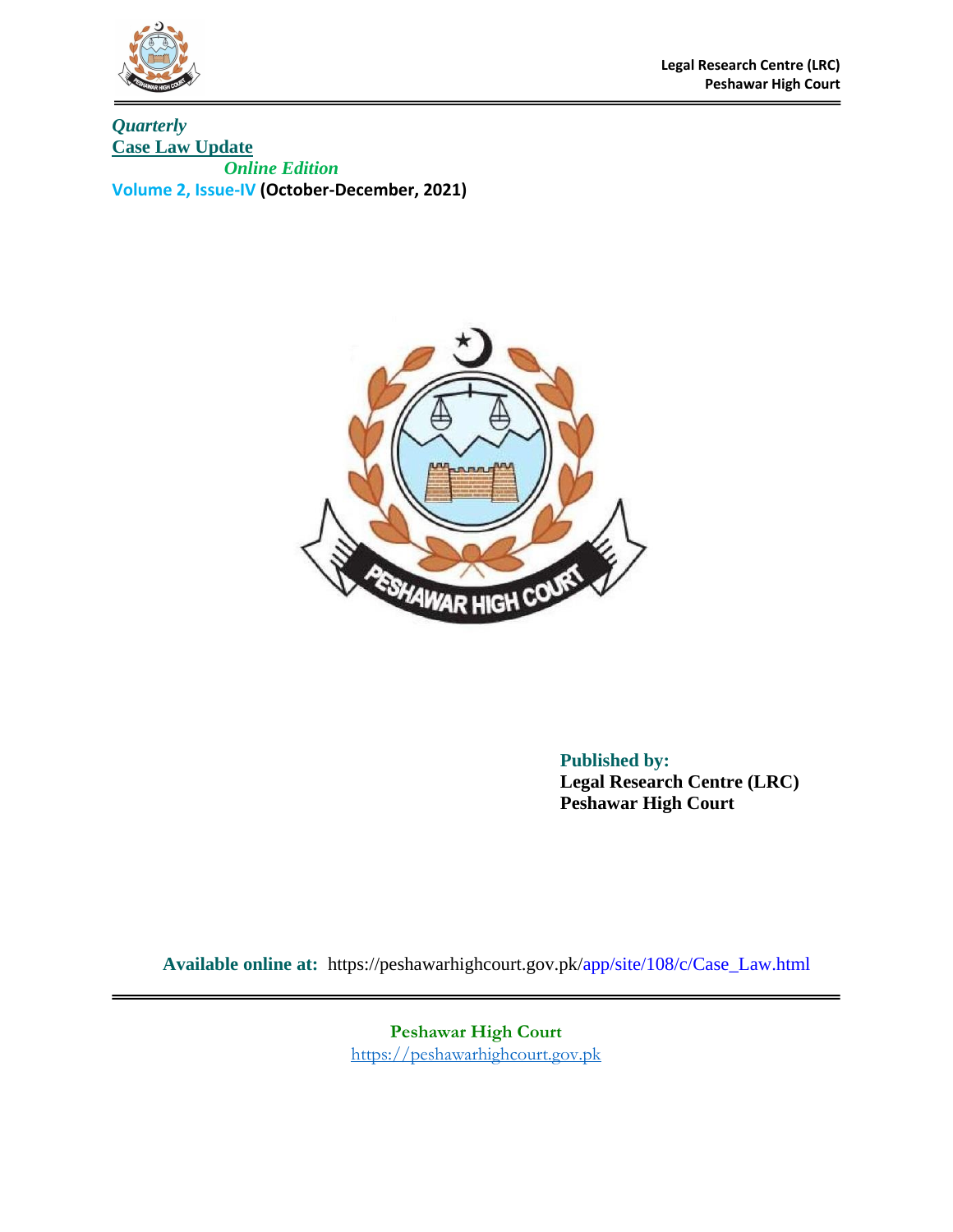

# **Table of Contents**

| Civil suit under OGRA Ordinance 2002 is not maintainable before a Civil Court of plenary jurisdiction. 1                                                                                                                                                                                                                                                                                                                                                                                                                                                                                                                                                                                                                                      |
|-----------------------------------------------------------------------------------------------------------------------------------------------------------------------------------------------------------------------------------------------------------------------------------------------------------------------------------------------------------------------------------------------------------------------------------------------------------------------------------------------------------------------------------------------------------------------------------------------------------------------------------------------------------------------------------------------------------------------------------------------|
|                                                                                                                                                                                                                                                                                                                                                                                                                                                                                                                                                                                                                                                                                                                                               |
|                                                                                                                                                                                                                                                                                                                                                                                                                                                                                                                                                                                                                                                                                                                                               |
|                                                                                                                                                                                                                                                                                                                                                                                                                                                                                                                                                                                                                                                                                                                                               |
| A single consolidated sample instead of dispatching three separate samples from each bag brings                                                                                                                                                                                                                                                                                                                                                                                                                                                                                                                                                                                                                                               |
|                                                                                                                                                                                                                                                                                                                                                                                                                                                                                                                                                                                                                                                                                                                                               |
| Mere possibility of further inquiry which exists almost in every criminal case, is no ground for treating                                                                                                                                                                                                                                                                                                                                                                                                                                                                                                                                                                                                                                     |
| Ahmed Din (deceased) through LRs and another Vs Muhammad Iqbal (deceased) through                                                                                                                                                                                                                                                                                                                                                                                                                                                                                                                                                                                                                                                             |
| The subsequent purchaser must probe into the matter with regard to possession over the suit land<br>and non-production of any evidence and independent witness will not absolve him from the onus to<br>discharge that he was having no knowledge of prior agreement to sell in favour of the appellant 3                                                                                                                                                                                                                                                                                                                                                                                                                                     |
| Zafar Iqbal, Mazhar Hussian and Muhammad Saleh Versus The State and others  4                                                                                                                                                                                                                                                                                                                                                                                                                                                                                                                                                                                                                                                                 |
| The concept of "benefit of reasonable doubt" for the sake of safe administration of criminal justice<br>which cannot only be extended at the time of adjudication before the trial court or court of appeal<br>rather if it is satisfying all legal contours, then it must be extended even at bail stage.  4                                                                                                                                                                                                                                                                                                                                                                                                                                 |
| Resham Khan and other Vs the State through Prosecutor General Punjab, Lahore and                                                                                                                                                                                                                                                                                                                                                                                                                                                                                                                                                                                                                                                              |
| Benefit of doubt can be extended to the accused even at bail stage if the facts of the case so warrant.                                                                                                                                                                                                                                                                                                                                                                                                                                                                                                                                                                                                                                       |
| Uzma Manzoor, Hameed-ur-Rehman Vice Chancellor Khushal Khan Khattak University,<br>Karak and another Vs Vice Chancellor Khushal Khan Khattak University, Karak  5                                                                                                                                                                                                                                                                                                                                                                                                                                                                                                                                                                             |
| Mere submitting an application for joining recruitment process in response to an advertisement does<br>not create any vested right to claim the job come what may. Obviously before finalizing a fit candidate<br>by the competent authority or Selection Board, the testimonials and antecedents of each candidate<br>shall be considered in accordance with the prescribed benchmarks but in order to maintain level<br>playing field and evenhanded competition amongst all candidates, the qualification and competency<br>in all fairness should have been considered and adjudged in accordance with the qualification notified<br>to apply in the advertisement and to extend any preference or favorable treatment, the settled terms |
|                                                                                                                                                                                                                                                                                                                                                                                                                                                                                                                                                                                                                                                                                                                                               |

[Compromise in non-compoundable offences cannot be taken into consideration at bail stage.](#page-9-1) ...........6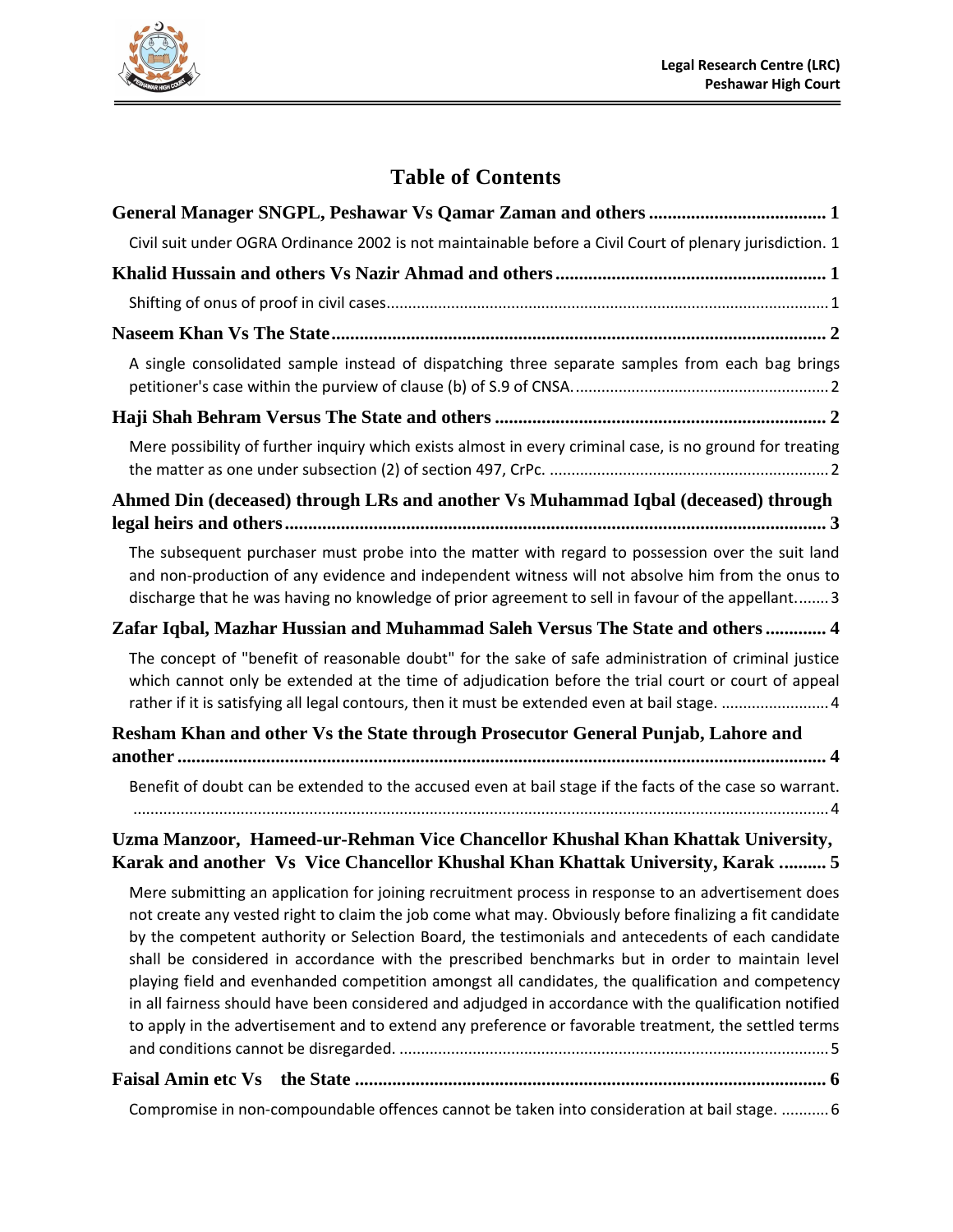

L,

| For conviction of an accused person it would be highly unsafe to rely upon testimony of a chance<br>witness when remained uncorroborated and for conviction of a accused on capital charge on the basis<br>of testimony of chance witness, the court has to be at guard and corroboration has to be sought for                                                                                                                                                                                                            |
|---------------------------------------------------------------------------------------------------------------------------------------------------------------------------------------------------------------------------------------------------------------------------------------------------------------------------------------------------------------------------------------------------------------------------------------------------------------------------------------------------------------------------|
|                                                                                                                                                                                                                                                                                                                                                                                                                                                                                                                           |
| Whenever it is necessary to cause a woman to be searched, the search shall be made by another                                                                                                                                                                                                                                                                                                                                                                                                                             |
|                                                                                                                                                                                                                                                                                                                                                                                                                                                                                                                           |
| Requirements for recording of dying declaration. It is to be proved that the declaration must be made                                                                                                                                                                                                                                                                                                                                                                                                                     |
|                                                                                                                                                                                                                                                                                                                                                                                                                                                                                                                           |
|                                                                                                                                                                                                                                                                                                                                                                                                                                                                                                                           |
|                                                                                                                                                                                                                                                                                                                                                                                                                                                                                                                           |
| Whether the appellant can claim seniority with his batch mates when there was no direction of the<br>Hon'ble Peshawar High Court for allowing him seniority and that seniority to be given effect from                                                                                                                                                                                                                                                                                                                    |
|                                                                                                                                                                                                                                                                                                                                                                                                                                                                                                                           |
| Where an accused person wanted the court to believe that some words or actions of the victim had<br>provoked him and on the basis of such provocation he had killed the victim then in all such cases the<br>court was to presume the absence of the circumstances being asserted by the accused person in<br>support of his plea and it was for the accused person to prove through positive and legally admissible<br>evidence that some provocation was actually offered to him by the victim and such provocation was |
|                                                                                                                                                                                                                                                                                                                                                                                                                                                                                                                           |
| Under O.1, R.10 CPC, the Court has power to order the transposition from the panel of plaintiffs to<br>the panel of defendants and this power can be exercised irrespective of the consent of the party 12                                                                                                                                                                                                                                                                                                                |
|                                                                                                                                                                                                                                                                                                                                                                                                                                                                                                                           |
|                                                                                                                                                                                                                                                                                                                                                                                                                                                                                                                           |
|                                                                                                                                                                                                                                                                                                                                                                                                                                                                                                                           |
| The Court of appeal is under obligation to assess and re-assess the already assessed evidence, so that                                                                                                                                                                                                                                                                                                                                                                                                                    |
| David Bryon Babcock Vs Kilolo Kijakazi, Acting Commissioner of Social Security 15                                                                                                                                                                                                                                                                                                                                                                                                                                         |
| Civil-service pension payments based on employment as a dual status military technician are not                                                                                                                                                                                                                                                                                                                                                                                                                           |
|                                                                                                                                                                                                                                                                                                                                                                                                                                                                                                                           |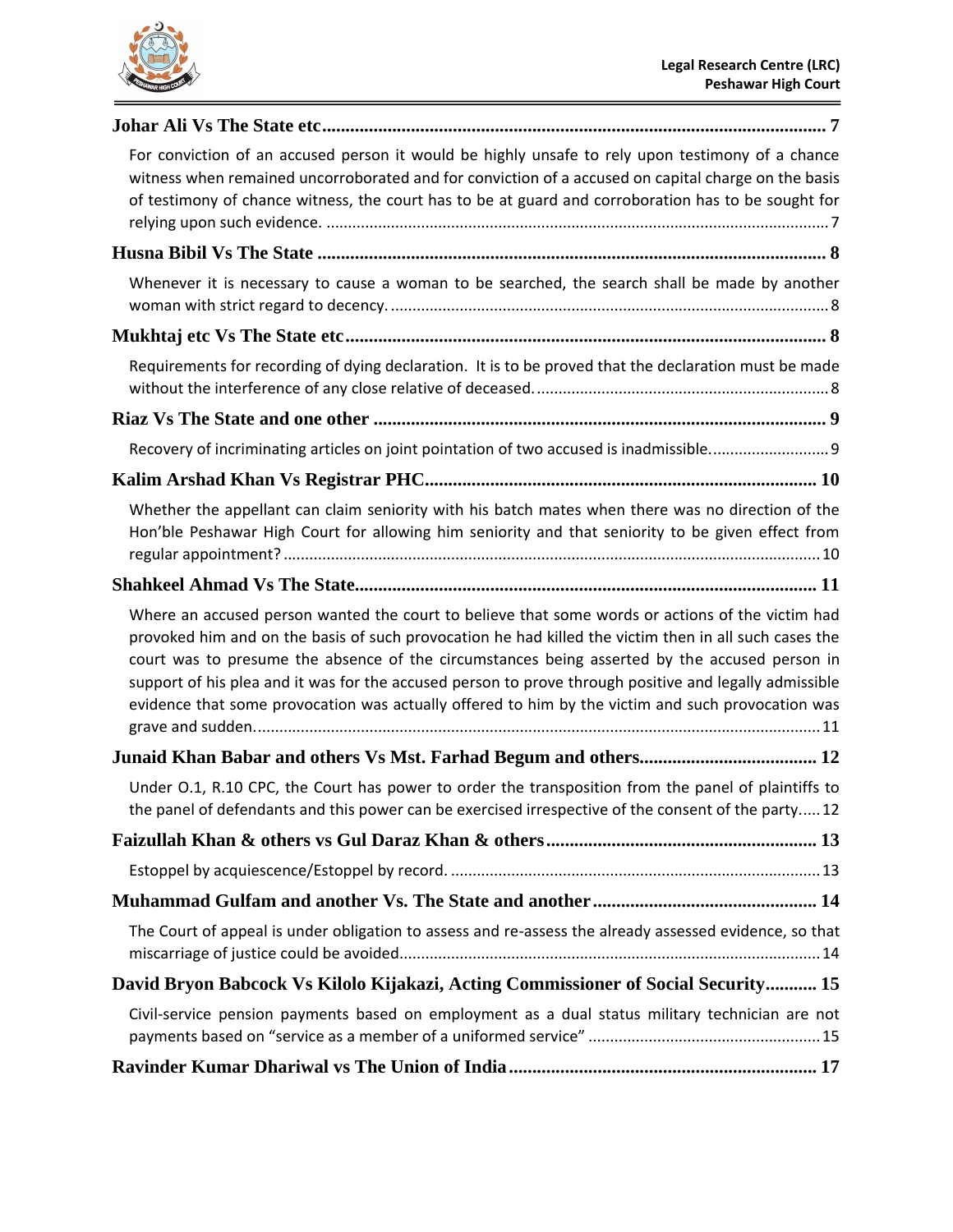

÷,

|  | No employee working in a Government establishment, who acquires a disability during the course of  |  |
|--|----------------------------------------------------------------------------------------------------|--|
|  | service shall be (i) terminated from employment; (ii) reduced in rank; or (iii) denied promotion17 |  |
|  |                                                                                                    |  |
|  | A LOCAL AUTHORITY Vs (1) A MOTHER (2) A FATHER (3) F (A child) (4) A GUARDIAN  19                  |  |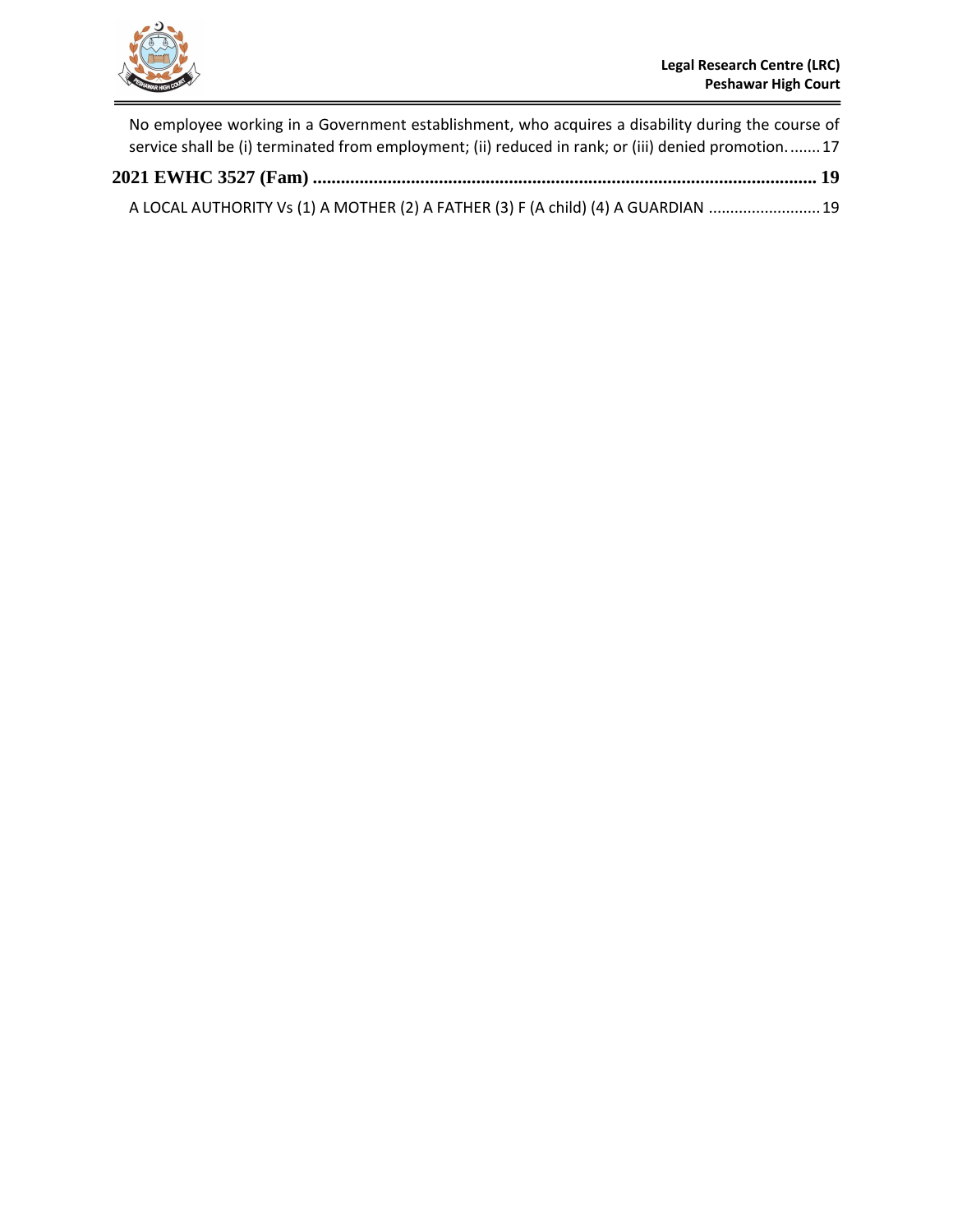

### **SUPREME COURT OF PAKISTAN**

### **2021 S C M R 2094**

#### <span id="page-4-0"></span>**General Manager SNGPL, Peshawar Vs Qamar Zaman and others**

<span id="page-4-1"></span>**Civil suit under OGRA Ordinance 2002 is not maintainable before a Civil Court of plenary jurisdiction.**

#### **MAZHAR ALAM KHAN MIANKHEL, J**.

Section 11 of the Ordinance (Oil and Gas Regulatory Authority Ordinance, 2002) prescribes the procedure for redressal of disputes by filing complaints which reads as under: -

> "11. Complaints. (1) Any interested person may file a written complaint with the Authority against the licensee for contravention of any provision of this Ordinance or of any rule or regulation.

> (2) The Authority shall, on receipt of a complaint, provide an opportunity to the complainant as well as to the licensee, or any other person against whom such complaint has been made to state its case before taking action thereon."

Similarly, section 12 of the Ordinance, provides the right of appeal.

7. The Ordinance being a special law explaining the powers and jurisdiction of the Authority and redressal of the disputes with overriding effect, then no other forum, Tribunal shall have the jurisdiction to step in for resolving the disputes. An overall look of the Ordinance would reflect that except the provisions of section

43, which gives the overriding effect to the Ordinance, and the provisions of sections 11 and 12 of the Ordinance, providing the procedure for resolving the disputes and appeal against the order/decision of the Authority, no other specific provision barring the jurisdiction of the Civil Court is there in the Ordinance. In the given circumstances, question would arise, as to whether a Civil Court, being a Court of plenary and ultimate jurisdiction, will have no jurisdiction to entertain the disputes referred to in the Ordinance despite the fact that there is no specific bar in the statute over the jurisdiction of the Civil Court? Answer to the above question would be a simple yes! No doubt, there is no specific bar provided in the statute over the jurisdiction of Civil Court but the above noted provisions of the Ordinance would reflect that an exclusive jurisdiction has been conferred on the Authority for determining the disputes referred to in the Ordinance which reflect the intent of the legislature. In such like situation, the jurisdiction of Authority is exclusive and the jurisdiction of Civil Court is barred but this would be an implied bar, very much permissible under the settled law and it will be equivalent to the specific bar provided in any statute.

#### **2021 S C M R 1986**

### <span id="page-4-2"></span>**Khalid Hussain and others Vs Nazir Ahmad and others**

#### <span id="page-4-3"></span>**Shifting of onus of proof in civil cases**

### **YAHYA AFRIDI, J.**

#### Onus of proof

6. There is no cavil to the proposition that the onus to prove the claim is ordinarily on the person moving the court to seek his relief, as he is the one who is to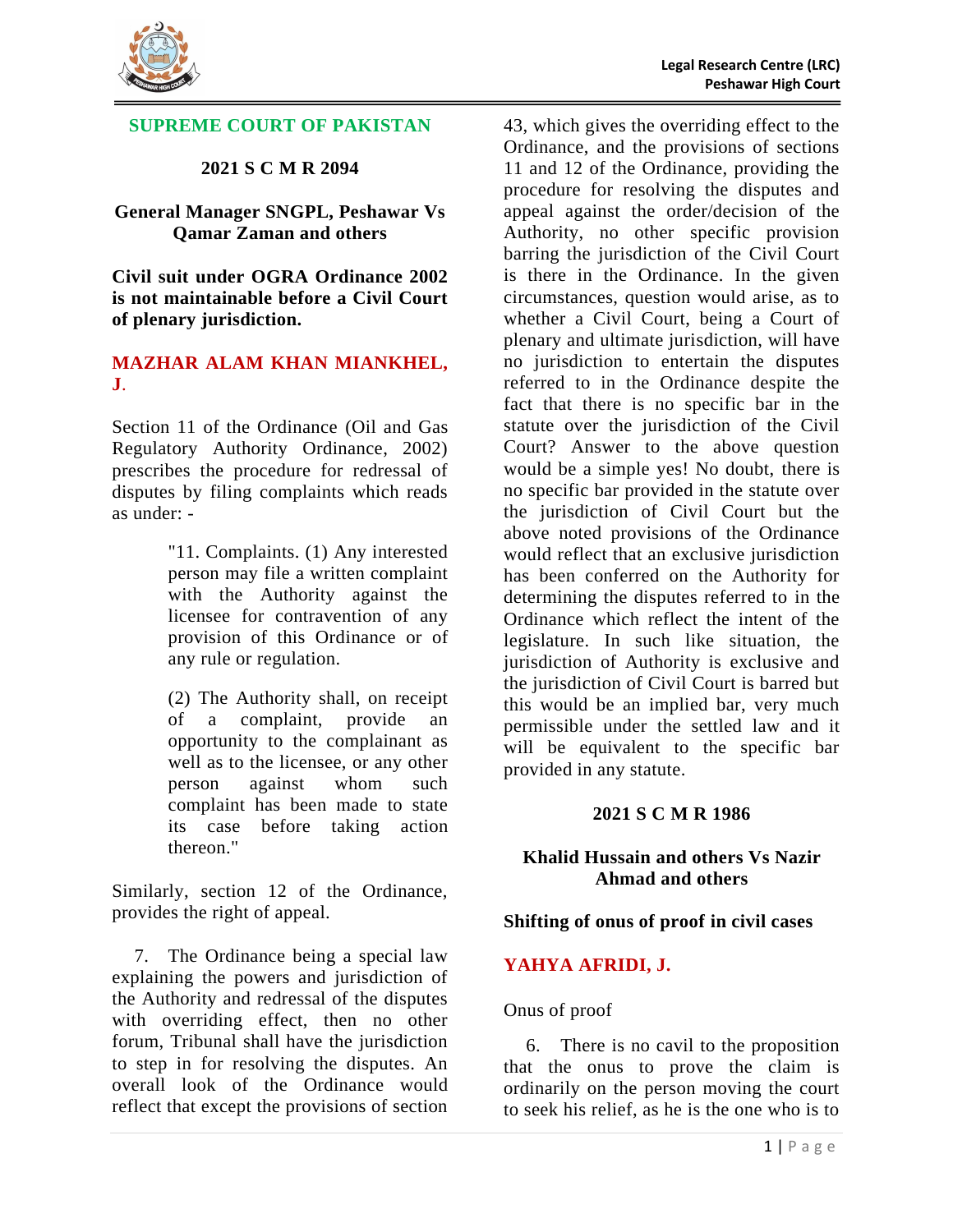

fail if no evidence at all is given on either side. However, when the contesting party takes up a defence and desires the court to pronounce judgment as to his legal right dependent on the existence of facts which he asserts, then the onus to prove those facts lies on him. It is after the parties have produced their respective evidence that, the court is to consider and evaluate the evidence, in civil cases, on the touchstone of preponderance of evidence. It is on whose side the scale of evidence tilts would emerge as the victor, and be awarded the positive verdict.

### **2021 S C M R 1771**

### **Naseem Khan Vs The State**

<span id="page-5-1"></span><span id="page-5-0"></span>**A single consolidated sample instead of dispatching three separate samples from each bag brings petitioner's case within the purview of clause (b) of S.9 of CNSA.**

### **QAZI MUHAMMAD AMIN AHMED, J.**

3. Though not specifically pleaded, the petitioner figures somewhat in the adolescent interregnum with no past history to his discredit; prosecution's claim of possession of 3 kgs. of cannabis notwithstanding, the forensic report unambiguously refers to receipt of single sample of 5 grams.

Purpose of administration of criminal justice is to ensure that majesty of law reigns supreme with peace and equilibrium in the society, it is not designed to wreak vengeance; it must provide opportunity to the errant to possibly reform himself so as to rejoin mainstream life as a useful member thereof. Prosecution's reliance upon a

single consolidated sample instead of dispatching three separate samples from each bag brings petitioner's case within the purview of clause (b) of the section ibid and, thus, a corresponding reduction in his sentence is an option most conscionable in circumstances. Consequently, petitioner's sentence is reduced to already undergone by him with reduction in fine to Rs.5000/ or to undergo two months SI in the event of default. Petition is converted into appeal and partly allowed.

### **2021 S C M R 1983**

### <span id="page-5-2"></span>**Haji Shah Behram Versus The State and others**

<span id="page-5-3"></span>**Mere possibility of further inquiry which exists almost in every criminal case, is no ground for treating the matter as one under subsection (2) of section 497, CrPc.**

### **QAZI MUHAMMAD AMIN AHMED, J**.

It clearly manifests that expression "further inquiry" is a concept far from being confounded in subjectivity or to be founded upon denials or parallel stories by the defense; it requires a clear finding deducible from the record so as to be structured upon a visible/verifiable void, necessitating a future probe on the basis of material hitherto unavailable. With the available statement of the injured supported by the eye-witnesses, "who cannot be stamped as false witnesses at bail stage"<sup>3</sup>, confirmed by medical evidence. The High Court has clearly misdirected itself in holding that respondent's culpability warranted further inquiry. It cast away the very basis of the impugned order. Argument that exceptionally strong grounds are required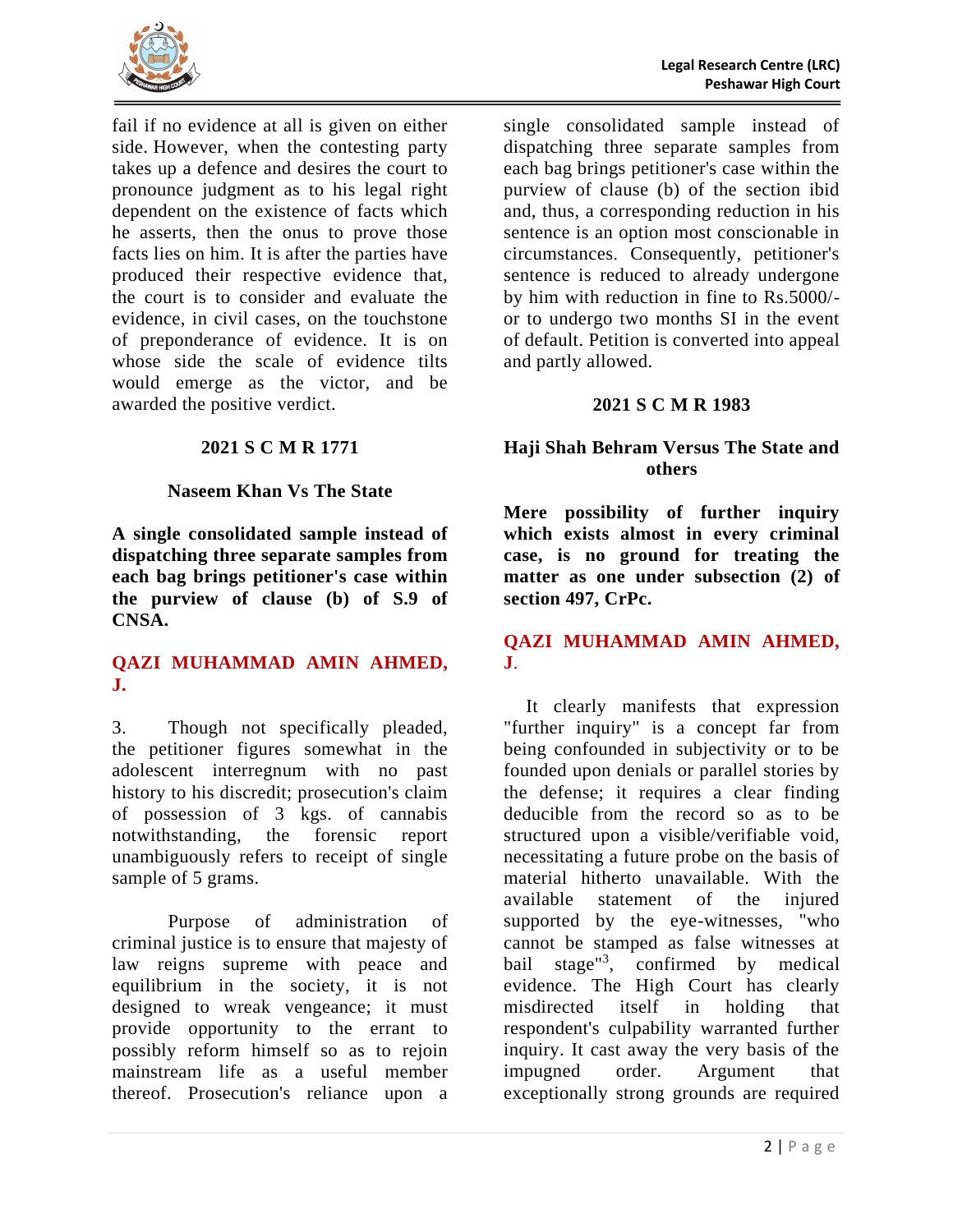

to cancel bail even if granted erroneously; nonetheless, by a tribunal competent to extend such relief, does not hold much water inasmuch as erroneous application of law by itself presents a strong ground for its annulment. Strict adherence to law is a sine qua non to ensure predictability of consequences of a criminal act in any civilized legal system; it is imperative to ensure peace in the society through means and methods prescribed by law. It discourages criminal behaviors and at the same time strengthens people's faith in the rule of law.

Observation by the High Court that nature of injury as "Jurh Ghayr Jaifah Badiah" being punishable under section 337 F(ii) brought respondents' case outside the remit of prohibitory clause of section 497 of the Code is also unsustainable, inasmuch as, the language employed in section 324 of the Code unambiguously provides a punishment that may extend to ten years imprisonment with a fine; it is in the event of hurt caused that in addition to the aforesaid an offender shall be liable to the punishment provided therefore, an amendment, contemplated to provide monetary compensation to the victim, in accord with the injunctions of Islam; nature of the injury suffered by the victim and punishment provided therefore, by itself, do not substitute or override primary punishment prescribed for murderous assault. Criminal petition is converted into appeal and allowed; impugned order dated 07.07.2020 is set aside and bail granted to the respondents is cancelled.

**2021 S C M R 1797**

### <span id="page-6-0"></span>**Ahmed Din (deceased) through LRs and another Vs Muhammad Iqbal (deceased) through legal heirs and others**

<span id="page-6-1"></span>**The subsequent purchaser must probe into the matter with regard to possession over the suit land and nonproduction of any evidence and independent witness will not absolve him from the onus to discharge that he was having no knowledge of prior agreement to sell in favour of the appellant.**

# **AMIN-UD-DIN KHAN, J**.

5. ……….. The subsequent purchaser was required to probe into the matter with regard to possession of the appellant over the suit land and non-production of any evidence and independent witness will not absolve the subsequent purchaser from the onus to discharge that he was having no knowledge of prior agreement to sell in favour of the appellant when appellant was in possession of the suit land. This aspect escaped from the view of the learned High Court.

7. So far as the statement of subsequent purchaser that he had strained relations with his brother-in--law who admittedly appeared in the previous litigation in a suit filed by the original owner against the appellant was clear knowledge of agreement to sell in favour of the appellant. That portion of statement of the subsequent purchaser/ respondent is beyond the pleadings; therefore, it was to be ignored but the learned High Court has mainly based his statement while recording findings in his favour.

8. In these circumstances, the respondent/ subsequent purchaser badly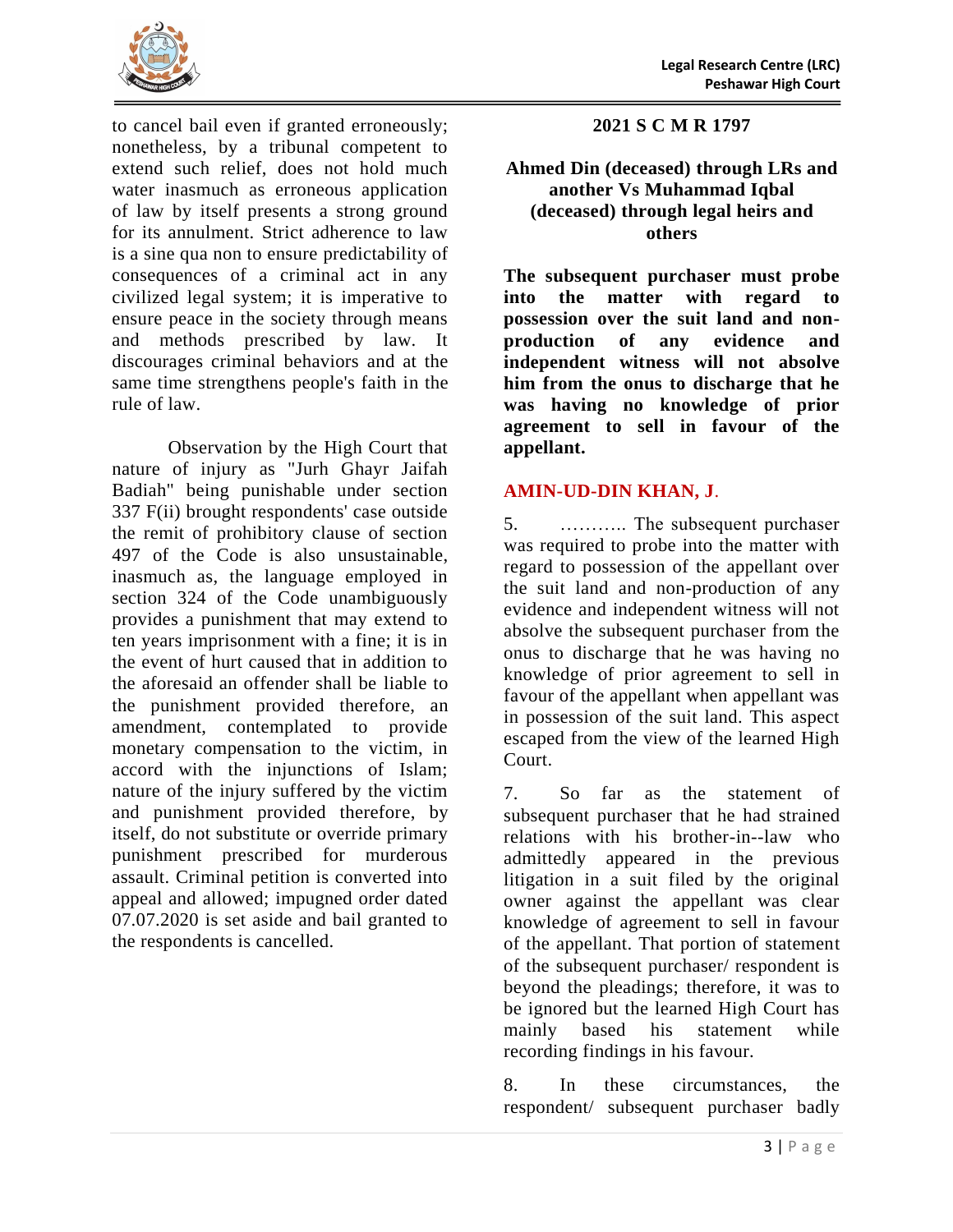

failed to prove that he was having no knowledge of the agreement and he purchased the suit property in good faith. This clearly establishes that Muhammad Iqbal subsequent purchaser was not a bona fide purchaser. There is further an important factor which was ignored by the learned High Court that Muhammad Iqbal opted not to produce the sale deed in his favour on the basis of which he is claiming the suit property transferred in his favour.

### **2021 S C M R 1909**

### <span id="page-7-0"></span>**Zafar Iqbal, Mazhar Hussian and Muhammad Saleh Versus The State and others**

<span id="page-7-1"></span>**The concept of "benefit of reasonable doubt" for the sake of safe administration of criminal justice which cannot only be extended at the time of adjudication before the trial court or court of appeal rather if it is satisfying all legal contours, then it must be extended even at bail stage.**

### **SAYYED MAZAHAR ALI AKBAR NAQVI, J**.

6. Our judicial system has evolved beside others the concept of "benefit of reasonable doubt" for the sake of safe administration of criminal justice which cannot only be extended at the time of adjudication before the trial court or court of appeal rather if it is satisfying all legal contours, then it must be extended even at bail stage which is a sine qua non of a judicial pronouncement, hence, any unjustified action by the court of law intruding into the affairs would certainly frustrate the free life of an accused person after availing the concession of bail. It is not beyond the legitimate expectations that in our society mere leveling of accusation basing upon trumped-up charges is not

something beyond imagination. Therefore, false implication/ exploitation which has become epidemic in our society has to be safeguarded by the majesty of the courts." There is no denial to this fact that the petitioners have been nominated in the cross-version and FIR No. 375/2020 dated 09.07.2020 was registered against the complainant, who is one of the alleged injured of the cross-version. The learned Additional Sessions Judge while granting bail to the petitioners mainly took note of the fact that the occurrence took place on 04.07.2020 whereas the cross-version was recorded on 12.07.2020 after a delay of about 8 days, which has not been satisfactorily explained. He also took note of the fact that in the first medical examination of the injured, no bone fracture was observed but in the second report it came on record, which puts the story of the cross-version in mystery calling for further probe into the guilt of the petitioners, and that during the investigation the narration of the injuries by the complainant was found to be false. The learned High Court in the impugned order did not discuss these aspects of the matter at all. In view of the law laid down by this Court, we are constrained to observe that the learned High Court while recalling the bail granted to the petitioners has fell into error.

#### **2021 S C M R 2011**

### <span id="page-7-2"></span>**Resham Khan and other Vs the State through Prosecutor General Punjab, Lahore and another**

<span id="page-7-3"></span>**Benefit of doubt can be extended to the accused even at bail stage if the facts of the case so warrant.**

### **MUHAMMAD ALI MAZHAR, J**.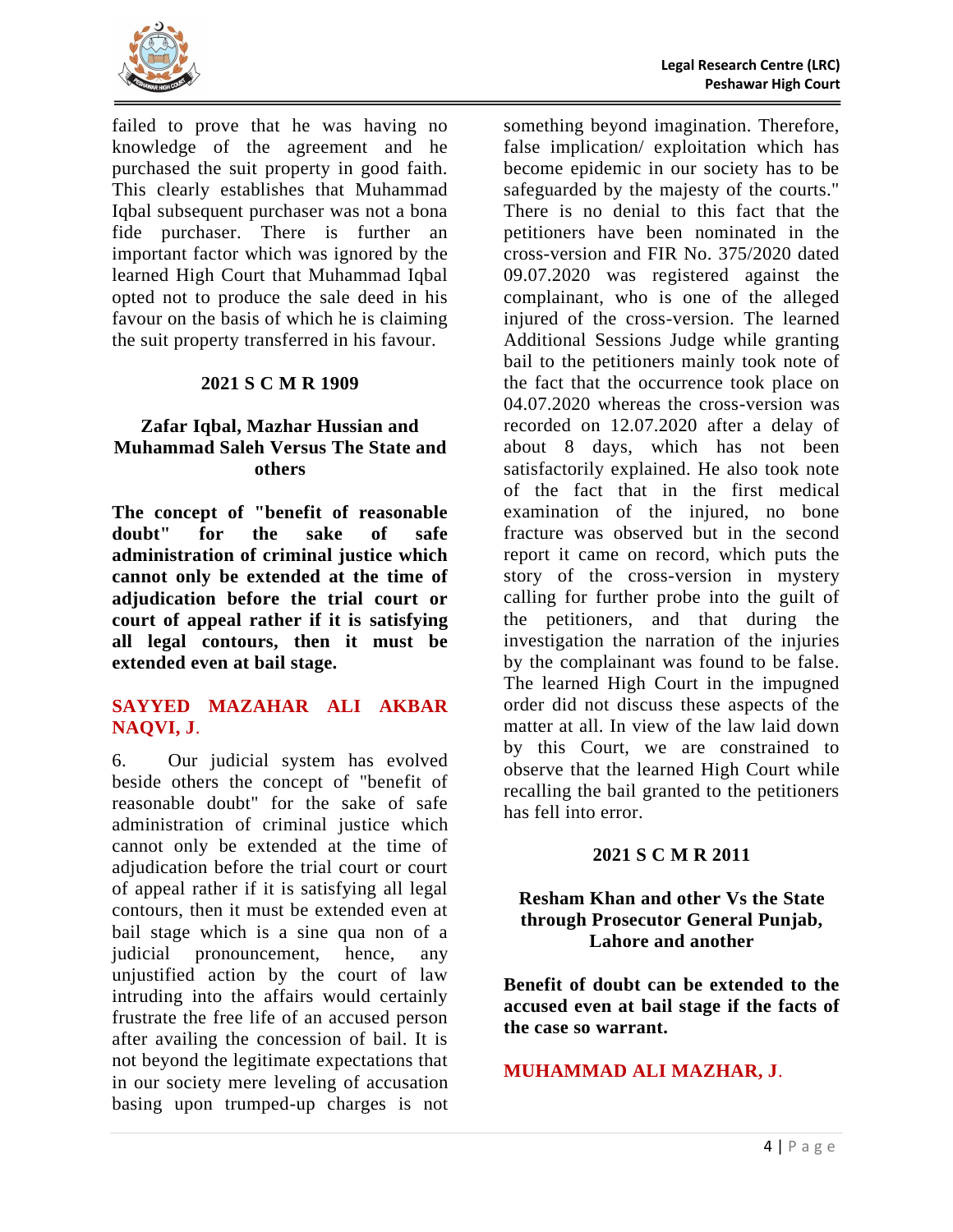

8. The insight and astuteness of further inquiry is a question which must have some nexus with the result of the case for which a tentative assessment of the material on record is to be considered for reaching just conclusion. The case of further inquiry pre-supposes the tentative assessment which may create doubt with respect to the involvement of accused in the crime. It is well settled that object of trial is to make an accused to face the trial and not to punish an under-trial prisoner. The basic idea is to enable the accused to answer criminal prosecution against him rather than to rot him behind the bar. Every accused is innocent until his guilt is proved and benefit of doubt can be extended to the accused even at bail stage if the facts of the case so warrant. The basic philosophy of criminal jurisprudence is that the prosecution has to prove its case beyond reasonable doubt and this principle applies at all stages including pre-trial and even at the time of deciding whether accused is entitled to bail or not.

### **[https://www.supremecourt.gov.pk/downlo](https://www.supremecourt.gov.pk/downloads_judgements/c.p._2913_2021.pdf) [ads\\_judgements/c.p.\\_2913\\_2021.pdf](https://www.supremecourt.gov.pk/downloads_judgements/c.p._2913_2021.pdf)**

### <span id="page-8-0"></span>**Uzma Manzoor, Hameed-ur-Rehman Vice Chancellor Khushal Khan Khattak University, Karak and another Vs Vice Chancellor Khushal Khan Khattak University, Karak .**

<span id="page-8-1"></span>**Mere submitting an application for joining recruitment process in response to an advertisement does not create any vested right to claim the job come what may. Obviously before finalizing a fit candidate by the competent authority or Selection Board, the testimonials and antecedents of each candidate shall be considered in accordance with the prescribed benchmarks but in order to maintain level playing field and evenhanded competition amongst all** 

**candidates, the qualification and competency in all fairness should have been considered and adjudged in accordance with the qualification notified to apply in the advertisement and to extend any preference or favorable treatment, the settled terms and conditions cannot be disregarded.**

### **MUHAMMAD ALI MAZHAR, J.-**

11. We are sanguine that mere submitting an application for joining recruitment process in response to an advertisement does not create any vested right to claim the job come what may. Obviously before finalizing a fit candidate by the competent authority or Selection Board, the testimonials and antecedents of each candidate shall be considered in accordance with the prescribed benchmarks but in order to maintain level playing field and evenhanded competition amongst all candidates, the qualification and competency in all fairness should have been considered and adjudged in accordance with the qualification notified to apply in the advertisement and to extend any preference or favorable treatment, the settled terms and conditions cannot be disregarded. On the contrary, the selection process should be within the specified spectrum and attributes and due to breach of this protocol, the doctrine of legitimate expectation will come into sight for rescuing and ventilating the sufferings of the candidates who were under the bona fide belief that their applications for appointment will be considered without experience marks being not the precondition and if any additional marks are added or considered beyond the conditions to apply or contrary to the aforesaid Schedule that would be highly discriminatory to those candidates who applied as fresh candidates after completing their required education with the hope of securing jobs.

12. The doctrine of legitimate expectation connotes that a person may have a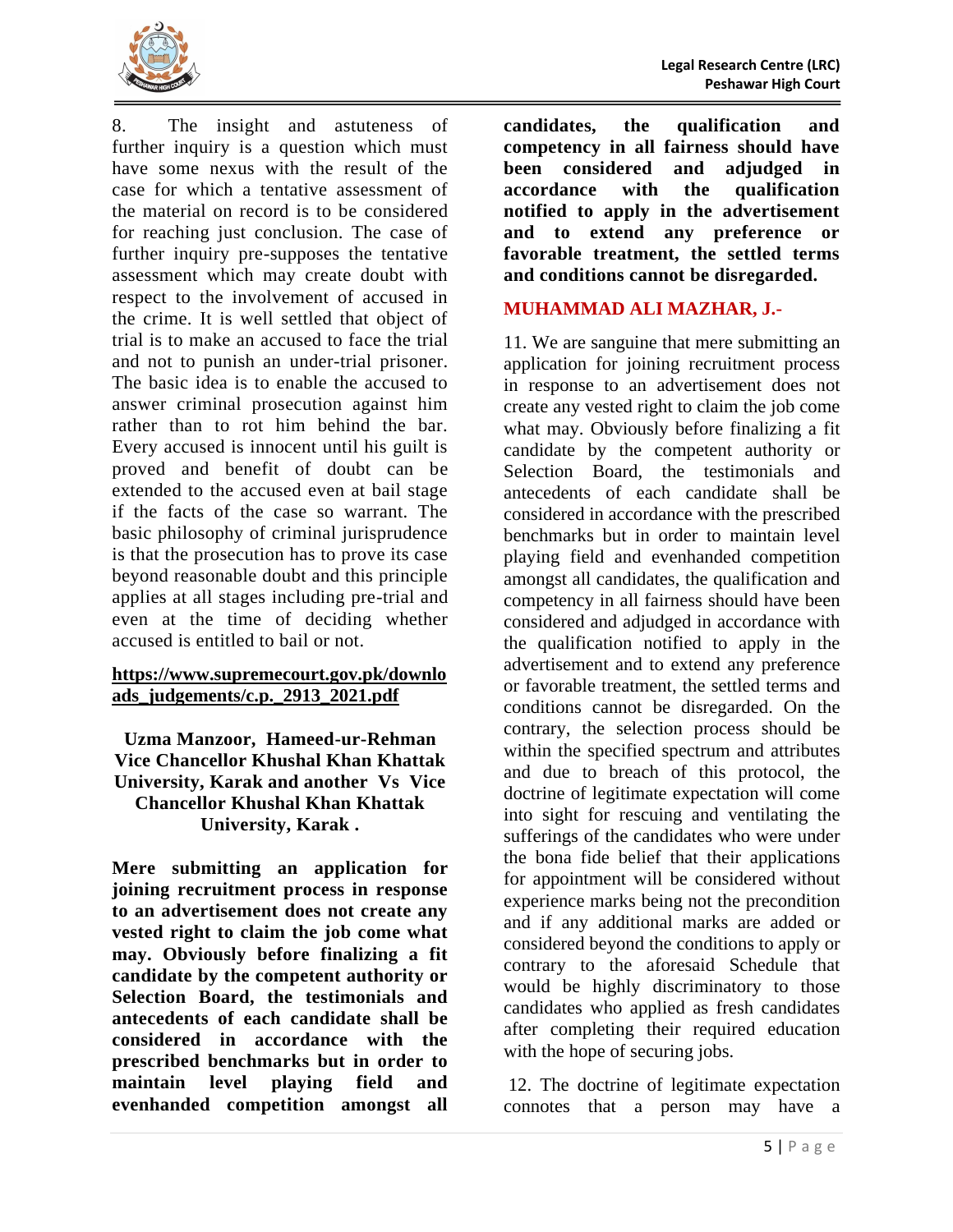

reasonable expectation of being treated in a certain way by administrative authorities owing to some uniform practice or an explicit promise made by the concerned authority. In fact, a legitimate expectation ascends in consequence of a promise, assurance, practice or policy made, adopted or announced by or on behalf of government or a public authority. When such a legitimate expectation is obliterated, it affords locus standi to challenge the administrative action and even in the absenteeism of a substantive right, a legitimate expectation may allow an individual to seek judicial review of a wrongdoing and in deciding whether the expectation was legitimate or not, the courts may consider that the decision of public authority has breached a legitimate expectation and if its proved then the court may annul the decision and direct the concerned authority/person to live up to the legitimate expectation. This doctrine is basically applied as a tool to watch over the actions of administrative authorities and in essence imposes obligations on all public authorities to act fair and square in all matters encompassing legitimate expectation. This Court expatiated the doctrine of legitimate expectation in the "Judges Pension case" reported in PLD 2013 SC 829 with the observation that the rule of legitimate expectation is not a part of any codified law, rather the doctrine has been coined and designed by the Courts primarily for the exercise of their power of judicial review of the administrative actions. As per Halsbury's Laws of England, Volume 1(1), 4th Edition, paragraph 81, at pages 151-152, it is prescribed that "A person may have a legitimate expectation of being treated in certain way by an administrative authority even though he has no legal right in private law to receive such treatment. The expectation may arise from a representation or promise made by the authority including

an implied representation or from consistent past practice." In the case of R. v. Secretary of State of Transport Exporte Greater London Council (1985) 3 ALL.ER 300, it is propounded that "Legitimate, or reasonable, expectation may arise from an express promise given on behalf of a public authority or from the existence of a regular practice which the claimant can reasonably expect to continue. The expectation may be based on some statement or undertaking by or on behalf of the public authority which has the duty of taking decision." Whereas in the judgment reported as Union of India v. Hindustan Development Corporation (1993) 3 SCC 499, it was held that "The legitimacy of an expectation can be inferred only if it is founded on the sanction of law or custom or established procedure followed in regular and natural sequence. It is also distinguishable from a genuine expectation. Such expectation should be justifiably legitimate and protectable. Every such legitimate expectation does not by itself fructify into a right and therefore it does not amount to a right in the conventional sense."

### **PESHAWAR HIGH COURT PESHAWAR**

# **[https://peshawarhighcourt.gov.pk/PHCC](https://peshawarhighcourt.gov.pk/PHCCMS/judgments/CrMBA-No-4183-P-of-2021.pdf) [MS//judgments/CrMBA-No-4183-P-of-](https://peshawarhighcourt.gov.pk/PHCCMS/judgments/CrMBA-No-4183-P-of-2021.pdf)[2021.pdf](https://peshawarhighcourt.gov.pk/PHCCMS/judgments/CrMBA-No-4183-P-of-2021.pdf)**

<span id="page-9-0"></span>**Faisal Amin etc Vs the State**

<span id="page-9-1"></span>**Compromise in non-compoundable offences cannot be taken into consideration at bail stage.**

# **QAISER RASHID KHAN, CJ: -**

Accused-petitioners seek their release on bail in case FIR No.2086, dated 19.10.2021, under Sections 365/377/506/392/148/149 PPC of Police Station City, District Mardan with the allegations that they had abducted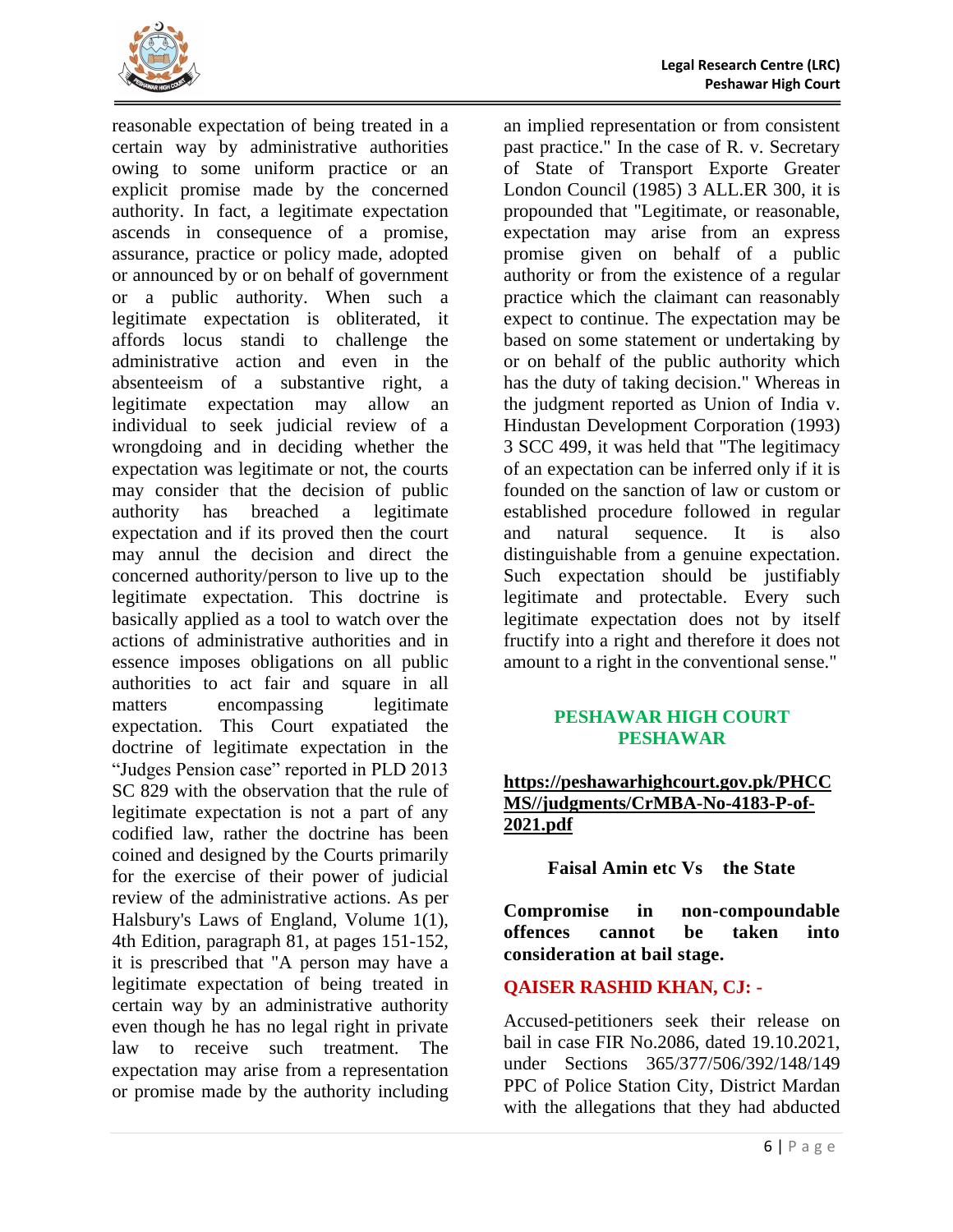

transgender Zakir alias Anmol, severely beat her and thereafter committed unnatural offence with her.

The argument of the learned counsel for the accused-petitioners is that the latter have been falsely implicated in the case FIR and also that they have effected a compromise with the complainant party, who have expressed their no objection over the release of the accused-petitioners on bail.

The victim namely Anmol has directly nominated the accused-petitioners for the cruel treatment meted out to her and that too, because of her gender. Such class of citizens mostly belong to the poor and vulnerable segment of the society. Of late, it has been noticed that they are subjected to such cruel and unhuman treatment in the routine and the case of the accused-petitioners is no different. The medical report of the victim is also in line with the prosecution version.

So far as the compromise effected between the parties is concerned, it needs no reiteration that the offence for which the accused-petitioners are charged with is not compoundable. Such plea in like manner cases cannot be taken into consideration at the bail stage.

### **[https://peshawarhighcourt.gov.pk/PHCC](https://peshawarhighcourt.gov.pk/PHCCMS/judgments/Johar-Ali-vs-State.pdf) [MS//judgments/Johar-Ali-vs-State.pdf](https://peshawarhighcourt.gov.pk/PHCCMS/judgments/Johar-Ali-vs-State.pdf)**

# **Johar Ali Vs The State etc**

<span id="page-10-1"></span><span id="page-10-0"></span>**For conviction of an accused person it would be highly unsafe to rely upon testimony of a chance witness when remained uncorroborated and for conviction of a accused on capital charge on the basis of testimony of chance witness, the court has to be at guard and corroboration has to be** 

### **sought for relying upon such evidence.**

# **ROOH-UL-AMIN KHAN, J**

7. It appears from record that occurrence in this case has taken place on 29.04.2014 at 1845 hours, which has been reported by complainant Asad Khan (PW.3) vide Exh.PA/1 at 2010 hours wherein he has charged the appellant along with 5 Cr.A. No.163-P/2018 absconding coaccused Khan Zaman and Lazmin for committing murder of Robaid deceased with firearms. Complainant Asad, the alleged eyewitness, is real cousin of the deceased. Though his evidence is not to be discarded on the sole ground that he is close relative and interested witness, but necessary caution has to be observed in accepting his evidence because it is generally approved proposition that in case of rivalries and enmities, there is general tendency that a person from victim side will pose himself as eye witness of the occurrence and shall rope in the influential members of rival side for participating in the assault, with a particular designed role, therefore, the veracity of this witness has to be examined with utmost care and caution, particularly, with regard to his presence at the spot at the time of occurrence when he has not disclosed the purpose of his visit to the spot. In his initial report Exh.PA/1, the complainant has not stated a single word as to when and how he met the deceased and they both reached the spot. Similarly, he has also not disclosed the purpose of his visit to the spot. In this view of the matter, complainant is also a chance witness. It has now been well settled that for conviction of an accused person it would be highly unsafe to rely upon testimony of a chance witness when remained uncorroborated and for conviction of a accused on capital charge on the basis of testimony of chance witness, the court has to be at guard and corroboration has to be sought for relying upon such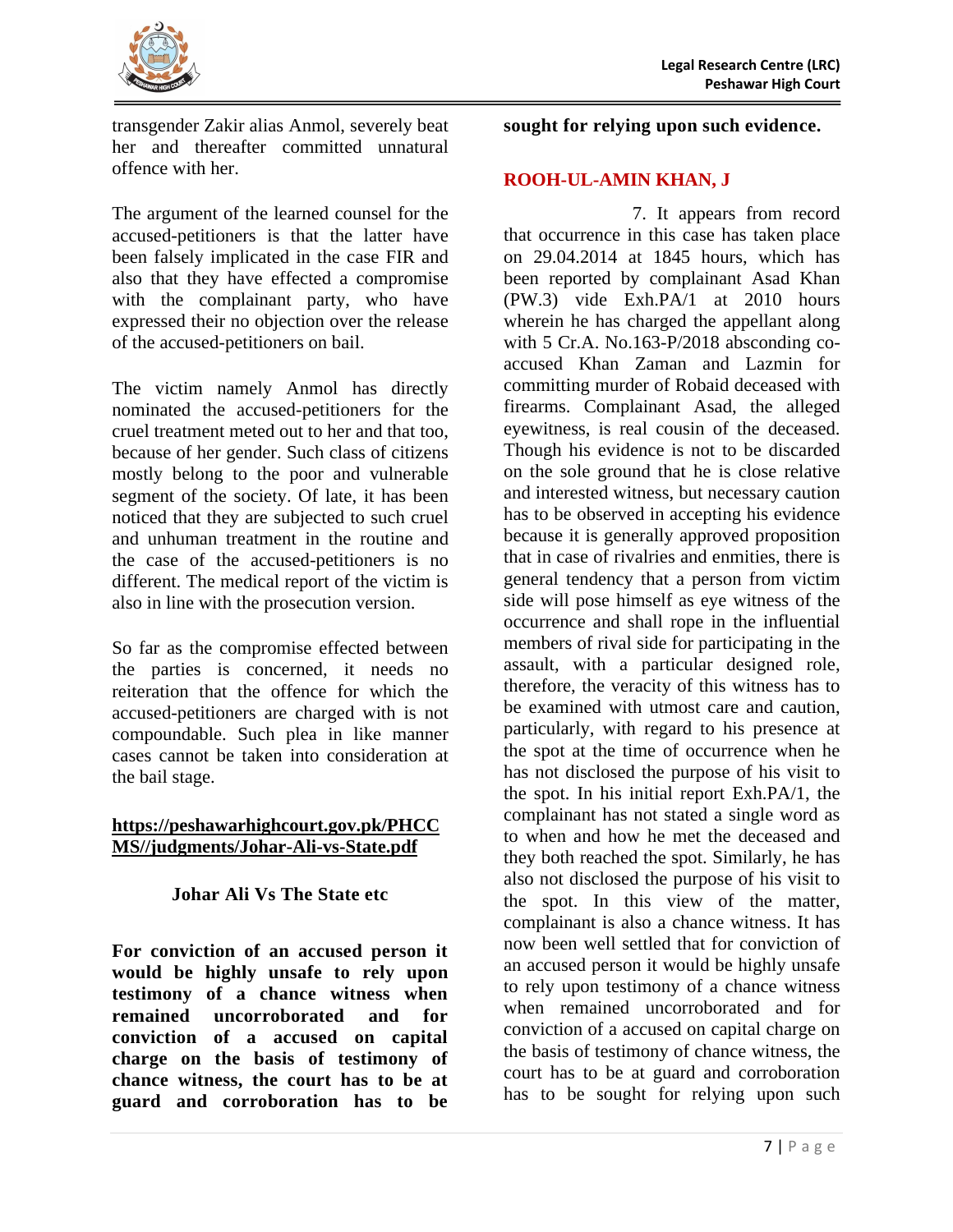

evidence. Reliance may be placed on 2017 SCMR 1710 Anwar Begum vs. Akhter Hussain. In case titled, "Mst. Rukhsana Begum and others Vs 6 Cr.A. No.163- P/2018 Sajjad and others" (2017 SCMR 596), it has been held by the Hon'ble Supreme Court that single doubt reasonably shown that a witness's presence on the crime spot was doubtful during the occurrence, it would be sufficient to discard his testimony as a whole and that said principle may be pressed into service in case where such witness was seriously inimical or appeared to be chance witness. Keeping in view the above settled principles in mind, we will reappraise the evidence furnished by the complainant, the alleged eyewitness.

### **[https://peshawarhighcourt.gov.pk/PHCC](https://peshawarhighcourt.gov.pk/PHCCMS/judgments/BA-3281--of-2021-Mst--Husna-Bibi-vs-The-State.pdf) [MS//judgments/BA-3281--of-2021-Mst--](https://peshawarhighcourt.gov.pk/PHCCMS/judgments/BA-3281--of-2021-Mst--Husna-Bibi-vs-The-State.pdf) [Husna-Bibi-vs-The-State.pdf](https://peshawarhighcourt.gov.pk/PHCCMS/judgments/BA-3281--of-2021-Mst--Husna-Bibi-vs-The-State.pdf)**

### **Husna Bibil Vs The State**

<span id="page-11-1"></span><span id="page-11-0"></span>**Whenever it is necessary to cause a woman to be searched, the search shall be made by another woman with strict regard to decency.** 

### **MUSARRAT HILALI, J :-**

Petitioner (Mst. Husna Bibi), through the instant petition, seeks her release on bail in case FIR No.1807 dated 06.092021 u/s 9-1) KP CNSA, registered against her at police station Pishtakhara District Peshawar, wherein she was found in possession of four packets heroin weighing 3280 grams.

Under the provision of Criminal Procedure Code, a woman is entitled to special treatment in matters of body search. Section 52 of the Cr.P.C provides that whenever it is necessary to cause a woman to be searched, the search shall be made by another woman with strict regard to decency. Under no

circumstances male police personnel shall actually touch the person of a woman for making search or arrest.

In the instant case, as per the contents of FIR, the complainant found the petitioner standing on road side with a shopping bag in her hand. The shopping bag was searched on suspicion wherefrom allegedly narcotics were recovered. Admittedly, when the petitioner was searched by police on public road in presence of all male police personnel, the norms of decency could not have been observed. The question is that how the petitioner, who is pregnant of six weeks, was searched on road side where there was no prior information of her being involved in trafficking narcotics. It has also been noticed with great concern that though the FIR was registered against the petitioner at 1650 hours but she was sent to Women Police Station at 1950 hours i.e. after a delay of three hours during which she remained in exclusive male police custody as no female constable is shown to have been associated with the proceedings. The situation is extremely intolerable, undesirable and against the statutory and

executive directions. That apart, despite lapse of 65 days, the prosecution has failed to produce the FSL report of the contraband allegedly recovered from the petitioner.

In view of the above, this bail petition is allowed.

Above are the reasons of short order of even date.

**[https://peshawarhighcourt.gov.pk/PHCC](https://peshawarhighcourt.gov.pk/PHCCMS/judgments/Cr-A-No-852-P-of-2020.pdf) [MS//judgments/Cr-A-No-852-P-of-](https://peshawarhighcourt.gov.pk/PHCCMS/judgments/Cr-A-No-852-P-of-2020.pdf)[2020.pdf](https://peshawarhighcourt.gov.pk/PHCCMS/judgments/Cr-A-No-852-P-of-2020.pdf)**

**Mukhtaj etc Vs The State etc**

<span id="page-11-3"></span><span id="page-11-2"></span>**Requirements for recording of dying declaration. It is to be proved that the** ا جمعي.<br>ا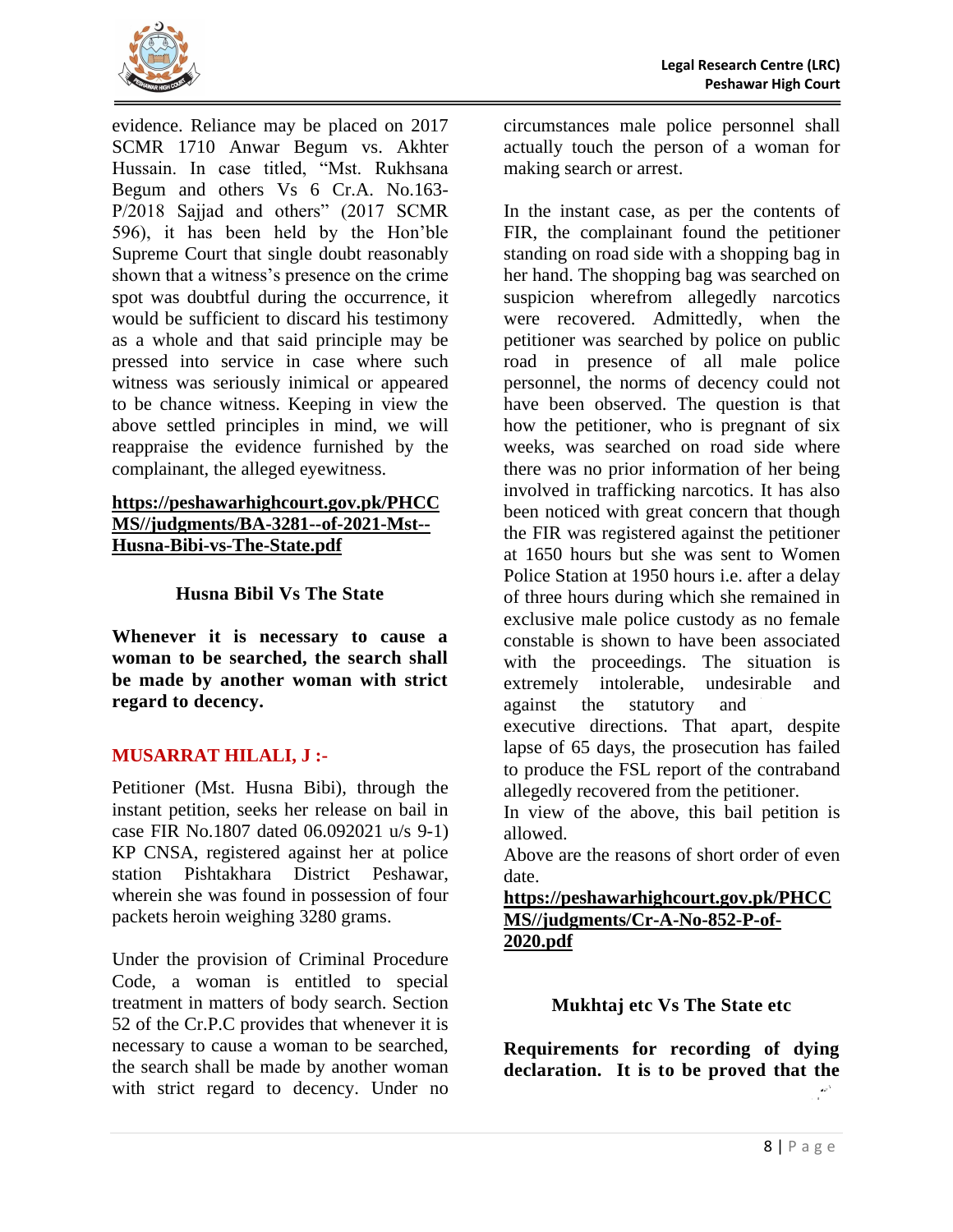

**declaration must be made without the interference of any close relative of deceased.**

### **LAL JAN KHATTAK J.-**

10. No doubt, as stated earlier, on extreme right corner of the FIR, there is endorsement of the doctor showing that the patient at the time of lodging of the FIR was alive and conscious but such endorsement alone would not be enough to hold that the contents of the FIR were correct qua the assailants. Of course, declaration given by a person at the time of his death carries great importance as to its truthfulness but there are certain pre-.requisites which must be there in order to believe such declaration as true and one of them is that the declaration must be made without the interference of any close relative of the dying man who is found present around the dier at the time of making the statement and second the declaration must be corroborated by the circumstances prevailing on the spot at the time of occurrence. Furthermore, it is also necessary to see, in order to believe a dying declaration, whether at the time of his death the dying person was capable to narrate the event occurred before his death.

11. On the touchstone of the above, if we look at the dying declaration of deceased Ibn-e-Ameen, it would appear that same was not free from foreign interference as his step brother, namely, Muhammad Abbas Khan (PW-11) was present around him at the time when such statement was being made. It is worth mentioning that in the preceding paragraph we have already disbelieved the testimony of Muhammad Abbas Khan and in such like situation interference on behalf of said witness in the statement of his brother, who was returning to his Creator to make an exaggerated account of the occurrence, cannot be ruled out.

**[https://peshawarhighcourt.gov.pk/PHCC](https://peshawarhighcourt.gov.pk/PHCCMS/judgments/Cr.A.-No.713-P-of-2020-judgement-dated-14.09.2021.pdf) [MS//judgments/Cr.A.-No.713-P-of-2020](https://peshawarhighcourt.gov.pk/PHCCMS/judgments/Cr.A.-No.713-P-of-2020-judgement-dated-14.09.2021.pdf) [judgement-dated-14.09.2021.pdf](https://peshawarhighcourt.gov.pk/PHCCMS/judgments/Cr.A.-No.713-P-of-2020-judgement-dated-14.09.2021.pdf)**

#### <span id="page-12-0"></span>**Riaz Vs The State and one other**

<span id="page-12-1"></span>**Recovery of incriminating articles on joint pointation of two accused is inadmissible.**

### **ISHTIAQ IBRAHIM, J.**

2. Brief facts of the case are that during investigation of the case against the present appellants with regard to murder of deceased Ibne Ameen, they disclosed that they had fired at the deceased through their respective Kalashnikovs and the said weapons have been concealed by them in their house after the occurrence. Thus, they led the police to their house and a Kalashnikov having no number with five rounds of 7.62 bore was recovered on pointation of appellant Riaz Ali from an iron box inside his residential room. Thereafter another Kalashnikov bearing No.5617327729 with ten rounds was recovered on pointation of appellant Rehman Ali which he had concealed in an iron box in his room. Both the weapons were taken into possession vide recovery memo Ex.PW- 1/1 attested by Afsar Khan ASI (abandoned) and Mushtaq Hussain ASI (PW-I).

6. Admittedly, the alleged recovery has been made on joint pointation of the appellants and ajoint recovery memo was prepared regarding both the weapons. Recovery of incriminating articles on joint pointation of two or more accused is inadmissible in evidence under Article 40 of the Qanun-e-Shahadat Order, 1984. In this regard we would refer the judgment in the case titled Ghulam Mustafa Vs. Ali Nawaz and 2 others 2020 M L D 1260 [Sindh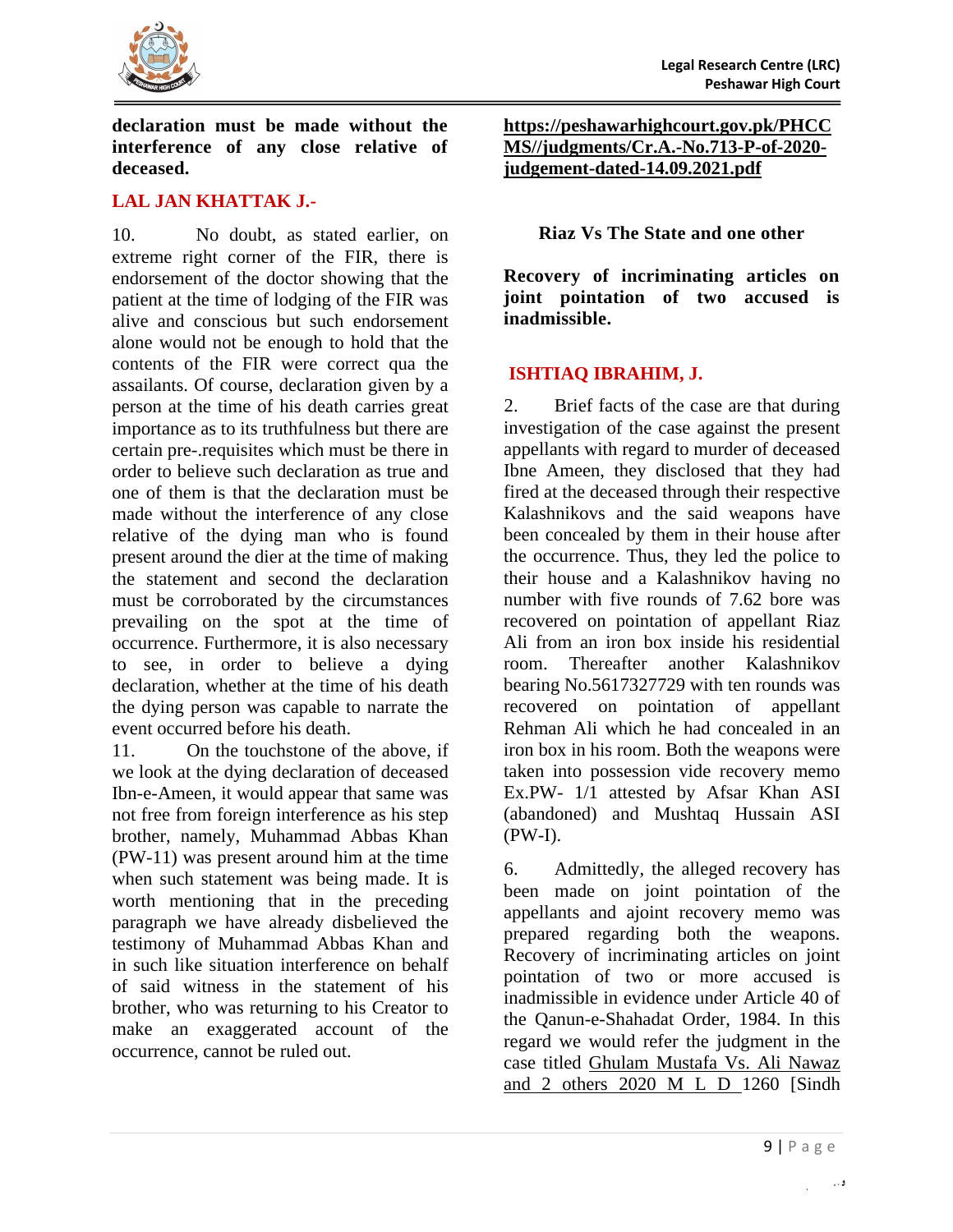

(Hyderabad Bench) , wherein it was held that:

Moreover, it is alleged that the recovery was made on the joint pointation of both the accused and there is plethora of case laws that recovery which is made on the pointation of more than one accused on their joint pointation is inadmissible in evidence and cannot be relied upon. In this respect, we are supported by the dictum laid down by the honorable Supreme Court in the case of Gul Jamal and another v. The State (1980 SCMR 654).

8. The record further transpires that the1.0 has not complied with the provision of section 103, Cr.P.C. Although noncompliance of the said provision by police alone would not damage the entire case of prosecution, however, the 1.0 in the present case has failed to offer any plausible explanation to justify non-association of private witnesses with the recovery of unlicensed weapons from the house of appellant. Moreso, the prosecution has also failed to prove the charge of murder against the present appellants and they have been acquitted by this Court through a separate judgment in the connected Cr.A No. 712- M/2020.

9. In view of the above, prosecution has not proved its case against the appellants beyond reasonable doubt, therefore, the impugned judgment needs reversal in circumstances of the case. Resultantly, this appeal is allowed, the impugned

**[https://peshawarhighcourt.gov.pk/PHCC](https://peshawarhighcourt.gov.pk/PHCCMS/judgments/Service-Appeal-No.06-P-of-2021-Kalim-Arshad-Khan-Vs.-PHC,-seeking-seniority,-allowed.pdf) [MS/judgments/Service-Appeal-No.06-P](https://peshawarhighcourt.gov.pk/PHCCMS/judgments/Service-Appeal-No.06-P-of-2021-Kalim-Arshad-Khan-Vs.-PHC,-seeking-seniority,-allowed.pdf)[of-2021-Kalim-Arshad-Khan-Vs.-PHC,](https://peshawarhighcourt.gov.pk/PHCCMS/judgments/Service-Appeal-No.06-P-of-2021-Kalim-Arshad-Khan-Vs.-PHC,-seeking-seniority,-allowed.pdf) [seeking-seniority,-allowed.pdf](https://peshawarhighcourt.gov.pk/PHCCMS/judgments/Service-Appeal-No.06-P-of-2021-Kalim-Arshad-Khan-Vs.-PHC,-seeking-seniority,-allowed.pdf)**

<span id="page-13-0"></span>**Kalim Arshad Khan Vs Registrar PHC**

<span id="page-13-1"></span>**Whether the appellant can claim seniority with his batch mates when there was no direction of the Hon'ble** 

**Peshawar High Court for allowing him seniority and that seniority to be given effect from regular appointment?**

### **IJAZ ANWAR, J.**

22. Section 8 of "the Act" read with Rule 10 of "the Rules" deals with the matter of seniority. Section 8(2) of "the Act" provides that "seniority of a civil servant shall be reckoned in relation to other civil servants belonging to the same service or cadre in the same department or office or not, as may be prescribed". Similarly, subsection (3) of Section 8 provides that "seniority on initial appointment to a service, cadre or post shall be determined as may be prescribed", while Rule 10(a) of "the Rules" prescribes that "in case of members appointed by initial recruitment, accordance with the order of merit assigned by the Selection Authority as mentioned in Rule-5; provided that persons selected for the service in an earlier selection shall rank senior to the persons selected in a later selection".

**23.** Admittedly, the appellant has applied for appointment against the post of Additional District & Sessions Judge and appeared in the same selection process whereby, four Judicial Officers were appointed vide Notification dated 28.08.2001, depriving him of his appointment, while this process/selection was held by the Division Bench of the Hon'ble Peshawar High Court as violative of his rights and specific direction for his appointment was issued. Meaning thereby that when he was appointed pursuant to the same selection process, as such, for the determination of his seniority in terms of Rule 10(a) of "the Rules", his seniority shall be determined in accordance with the order of merit assigned by the Selection Committee. The mere fact that the appointment orders were issued belatedly will not deprive the appellant of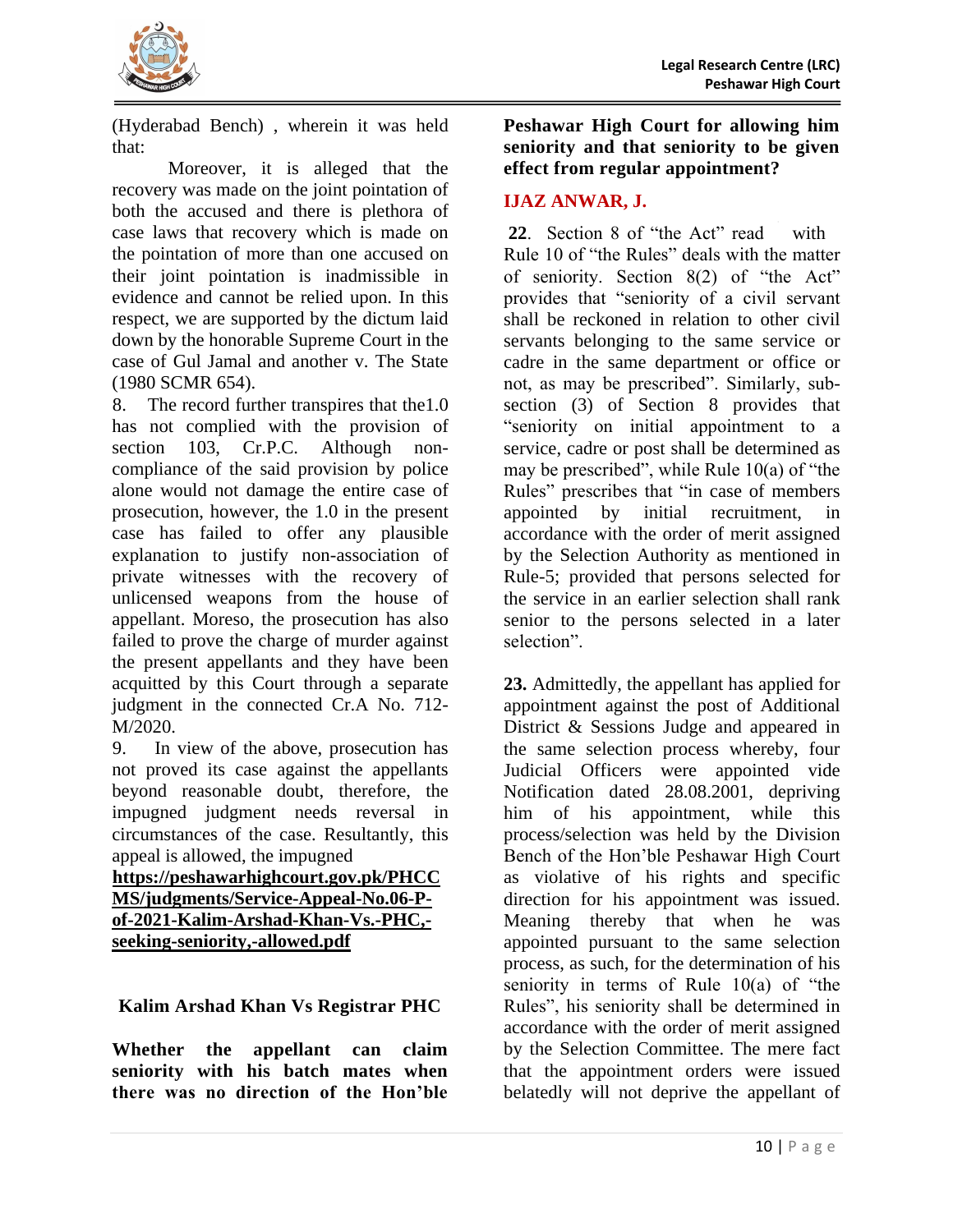

his seniority particularly when the Division Bench of the Hon'ble Peshawar High Court has raised eyebrow on the selection process. Moreover, the respondents appointed/promoted in the later selection, prior to the appointment of the appellant, have no right whatsoever to claim seniority over the appellant.

**24.** The Hon'ble Supreme Court of Pakistan in the case titled "Wazir Khan Vs. Government of NWFP through Secretary Irrigation, Peshawar and others (2002 SCMR 889), while dealing with somewhat similar situation, held that "it is well-settled proposition of law that the appointments made as a result of the selection in one combined competitive examination would be deemed to be belonging to the same batch and notwithstanding recommendation made by the Public Service Commission in parts, the seniority intense, the appointees of the same batch, would be determined in the light of merit assigned to them by the Public Service Commission". Similar view was earlier given by the Provincial Service Tribunal in the case titled **"**Musa Wazir Vs. NWFP Public Service Commission (1993 PLC (C.S) 1188)", wherein, it is held that "when the selection is made out of one competitive examination, it cannot be bifurcated into two or more. The competitive examination being one, the selection has to be one and it cannot be said that any number of selections can be made out of the same competitive examination. Such a practice cannot stand scrutiny or the test of law applicable to the case".

**25.** The above propositions of law propounded by the Hon'ble Supreme Court of Pakistan in the light of Section 8 of "the Act" read with Rule 17 of the Khyber Pakhtunkhwa (Appointment, Promotion and Transfer) Rules, 1989 (parimateria with Rule 10 of "the Rules") clearly demonstrate

that seniority of the civil servants appointed pursuant to a same selection process, is to be determined in the light of the merit assigned by the Selection Committee. In the instant case, the appointment of the appellant was though made on 22.02.2005; albeit, his seniority will be determined along with his batch-mates appointed on 19.09.2001. Reference can be made to the cases titled **"**Fazal Muhammad Vs. Government of NWFP and others (2009 SCMR 82) and Nadir Shah, S.D.O., Minor Canal Cell, Irrigation Sub-Division, Dera Murad Jamali and 2 others Vs. Secretary, Irrigation and Power Department, Balochistan, Quetta and 7 others (2003 PLC(CS) 961)".

**27.** For the reasons stated above, this Tribunal finds that the appellant has not been assigned his correct seniority along with his batch-mates, thus, the mere fact that he was appointed vide order dated 22.02.2005 would not deprive him of his seniority in terms of Rule  $5(c)(ii)$  read with Rule 10 of "the Rules". As such, this Tribunal holds that the appellant be assigned seniority with effect from the date, his batch-mates of the same selection process were appointed.

### **[https://peshawarhighcourt.gov.pk/PHCC](https://peshawarhighcourt.gov.pk/PHCCMS/judgments/Cr.A-260-A-2018.pdf) [MS//judgments/Cr.A-260-A-2018.pdf](https://peshawarhighcourt.gov.pk/PHCCMS/judgments/Cr.A-260-A-2018.pdf)**

# <span id="page-14-0"></span>**Shahkeel Ahmad Vs The State**

<span id="page-14-1"></span>**Where an accused person wanted the court to believe that some words or actions of the victim had provoked him and on the basis of such provocation he had killed the victim then in all such cases the court was to presume the absence of the circumstances being asserted by the accused person in support of his plea and it was for the accused person to prove through positive and legally admissible evidence**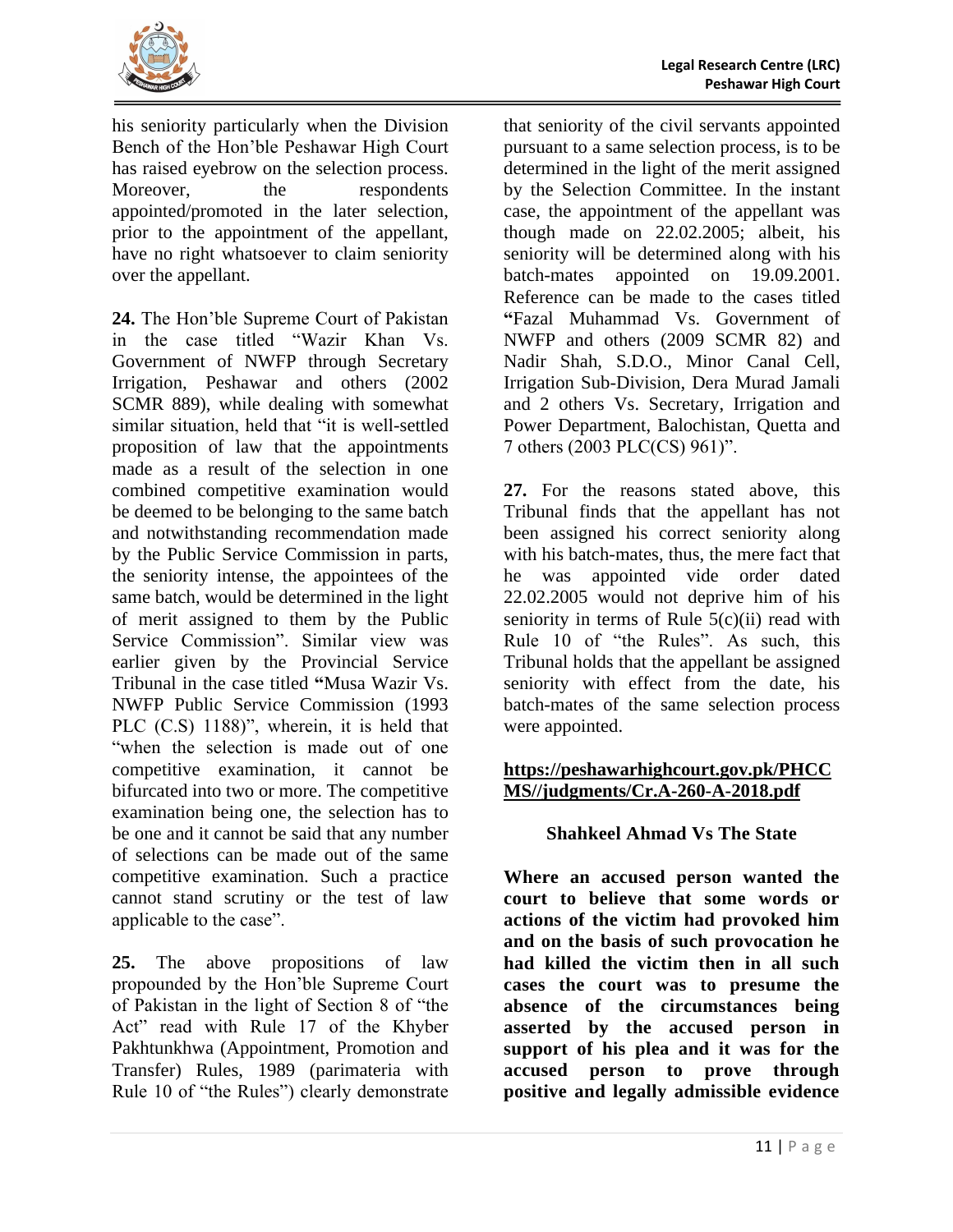

**that some provocation was actually offered to him by the victim and such provocation was grave and sudden.**

### **Shahkeel Ahmad, J: -**

18. So far as the provocation is concerned, it consists of mainly on three elements, the act of provocation, the loss of self-control both actual and reasonable and the retaliation proportionate to the provocation. It is further observed that there are five conditions for bringing the case of an accused within the ambit of provocation, which are:

(i). The deceased must have given provocation to the accused,

- (ii) The provocation must be grave,
- (iii) The provocation must be sudden,

(iv) The offender by reasons of the said provocation should have been deprived of his power of self-control and killed the deceased during the continuance of the deprivation of power of control,

(v) The offender must have caused the death of a person, who gave provocation.

19. In the present case, we have minutely examined the evidence produced before the learned trial Court and found that there is nothing on the record to show that the appellant was provoked. The 13 appellants did not take any such plea in the cross examination to the witnesses nor in his statement recorded under section 342, CrPc. If such plea is taken, the accused is required under Article 121 of the Qanoon-e-Shahadat Order, 1984, to have proved the said plea. If no such proof is led by the accused then the Court has to presume the absence of such circumstances. However, if from the facts of the case, a case of provocation appears to have been made out then the above conditions are required to be satisfied before applying the said principle.

| https://peshawarhighcourt.gov.pk/PHCC     |
|-------------------------------------------|
| MS//judgments/789-P-2021-Junaid-Khan-     |
| BabarvsMst.-Farhad-Begum-etc,-Pltff-      |
| give-state-in-favour-of-defdt,-wants-     |
| tranposition,-allow,-Or-1-R-1- $\&$ -10,- |
| authority,-on-1.10.21.pdf                 |

### <span id="page-15-0"></span>**Junaid Khan Babar and others Vs Mst. Farhad Begum and others**

<span id="page-15-1"></span>**Under O.1, R.10 CPC, the Court has power to order the transposition from the panel of plaintiffs to the panel of defendants and this power can be exercised irrespective of the consent of the party.**

### **SYED ARSHAD ALI, J.**

4. The suit is being contested by the defendants. On 27.07.2021, Kamran Babar the special attorney on behalf of the legal heirs of plaintiff No.4 recorded his statement wherein he has confirmed in his examination-in-chief that defendants No.1 and 2 are the legal heirs of Jehangir Khan Babar and thus has supported the claim of defendants No.1 and 2. When the said Kamran Babar recorded his statement as PW-5 which was also adopted by plaintiffs No.5 and 6, the present petitioners moved an application to the trial Court for their transposition to the array of the defendants. The defendants as well as plaintiffs No.4 to 6 contested the said application. The learned trial Court as well as the learned Appeal Court dismissed the said application.

5. Granted that a party cannot be transposed from a panel to another panel without his/their counsel, however, keeping in view the scheme of Order 1 of the Civil Procedure Code, 1908, it appears that the plaintiffs can remain joint only when they are commonly pursuing their relief and once there is conflict/hostility between the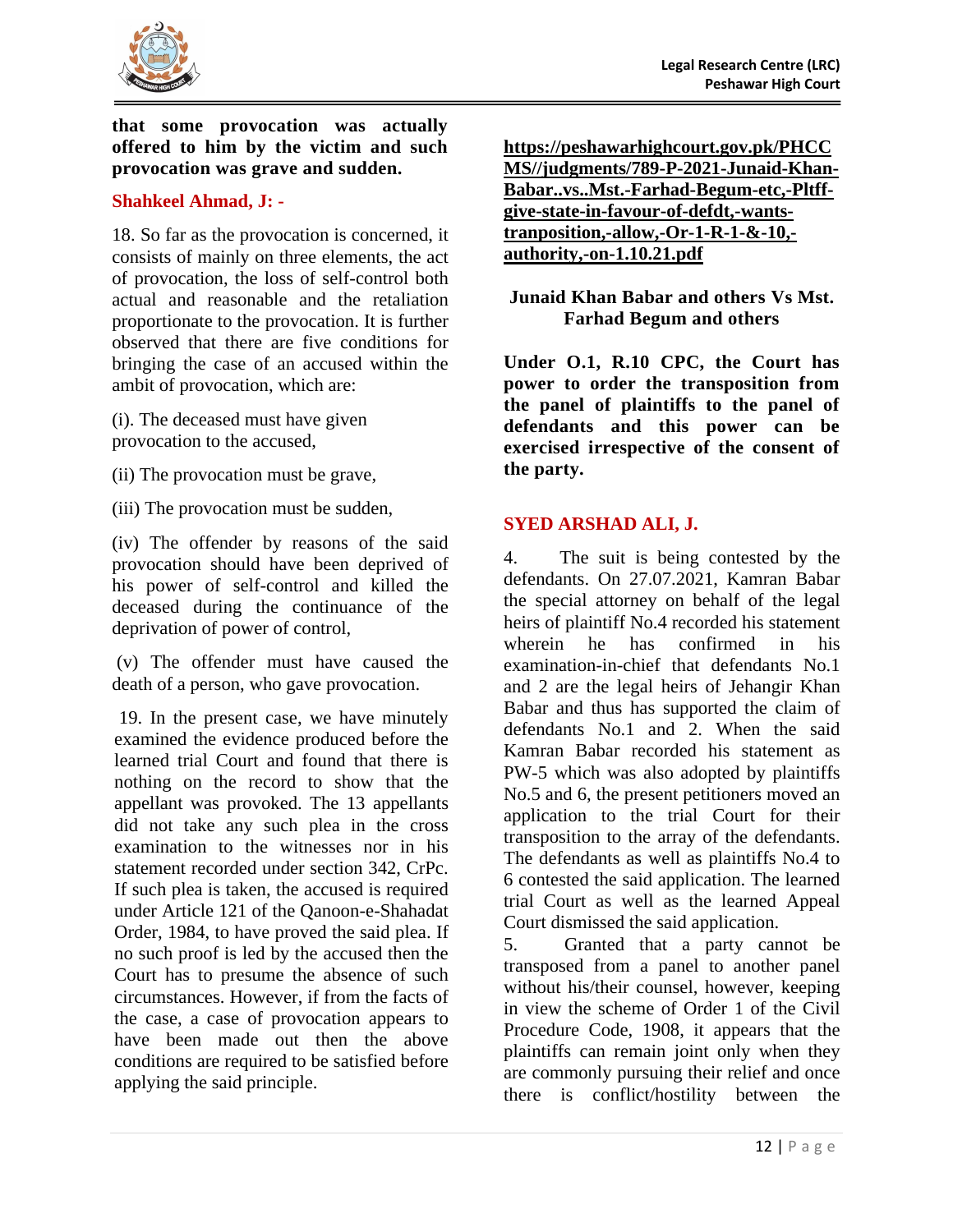

plaintiffs regarding the nature of the relief then obviously the conflicting/hostile plaintiffs should be transposed in the array of defendants.

### **https://peshawarhighcourt.gov.pk/PHCC MS//judgments/CR-No-173-B-2016.pdf**

### <span id="page-16-0"></span>**Faizullah Khan & others vs Gul Daraz Khan & others**

### <span id="page-16-1"></span>**Estoppel by acquiescence/Estoppel by record.**

### **MUHAMMAD NAEEM ANWAR, J: -**

06. Intrinsically, grievance of the petitioners was that the name of their predecessor Mst. Gul Adama was incorporated in Jamabandi for the year 2001-02 but was cancelled later on and the substitution thereof was categorically mentioned in the first column of Jamabandi where except Mst Gul Adama all others were properly named. It is reflected from the decision of earlier suit that Mst. Gul Adama alias Gul Andama was not alive even at the time of decision of those suits, i.e., 16.05.1990 and in fact Mst. Gul Adama died in the year 1962, therefore, he was rightly not named/incorporated in the Jamabandi for the year 2001-02. Last column of Jamabandt appended with the application by the petitioners reflects that the reference of mutation No. 322, which was confirmed from ADK present in the Court during hearing from record, and this has already been incorporated with L determination of correct shares. Contents of the plaint -7 - v N demonstrate that the petitioners are legal heirs of Sardar Ali Shah who was the son of Mehrab Shah to whom l/3'd share from the inheritance of Mst. Gul Adama as residuary was given. Apart from that, the judgment in civil suit No. 153 and 142 are self-explanatory that predecessor-ininterest of the petitioners Sardar Ali Shah has filed the suit No. l42ll for declaration

which was dismissed by the civil court on 16.05.1990 and the judgement and decree was maintained by this Court through the judgment in Civil Revision No. 31 of 1997 decided on 13.03.1998. The petitioners by their own conduct are stopped under the principle of estoppel by acquiescence in accordance with Article I 14 of Qanun-e-Shahadat Order, 1984 which as per Osborn's dictionary "Acquiescence is a species of estoppel. An estoppel arises where the party aware of his rights sees other parties acting upon the mistaken notion of his rights. Injury accruing fro\* one's acquiesces in another's action to his prejudice creates estoppel" The judgment in civil suit No. 14211 is an estoppel by record, to the effect that "where a judgment has been given by a competent court, and the effect of it is that the matters decided cannot be reopened by a person who is a party to the judgment or his representative. In India, principle of res judicata is applied to get the same effecf'. It is worth to mention that in the contents of plaint relationship of the petitioners with Mst. Gul Adama was nowhere mentioned nevertheless, after rejection of plaint when they have filed -8- appeal, they have mentioned that Mst. Gul Adama was the widow of Mehrab Shah which fact is repelling to the judgment in C.RNo. 3l of 1997 dated 13.03.1998 where Mst. Gul Adama was shown to be the daughter of Azim Shah from his first wife and Mehrab Shah was the son of Nizam Shah and the findings of this Court in C.R No. 3l of 1997 were not challenged before apex Court as such attained finality. It is by now well settled that judgment/order passed by the Court of competent jurisdiction, if not assailed in the higher forum shall attain finality, Reliance in this regard is placed on the cases reported as "Muhammad Aslam and Shah" (1996 SCMR 1862) and "Kanwal Nain v. Fateh K ' (PLD 1983 SC 53). 07. Though ordinarily, intricate questions of law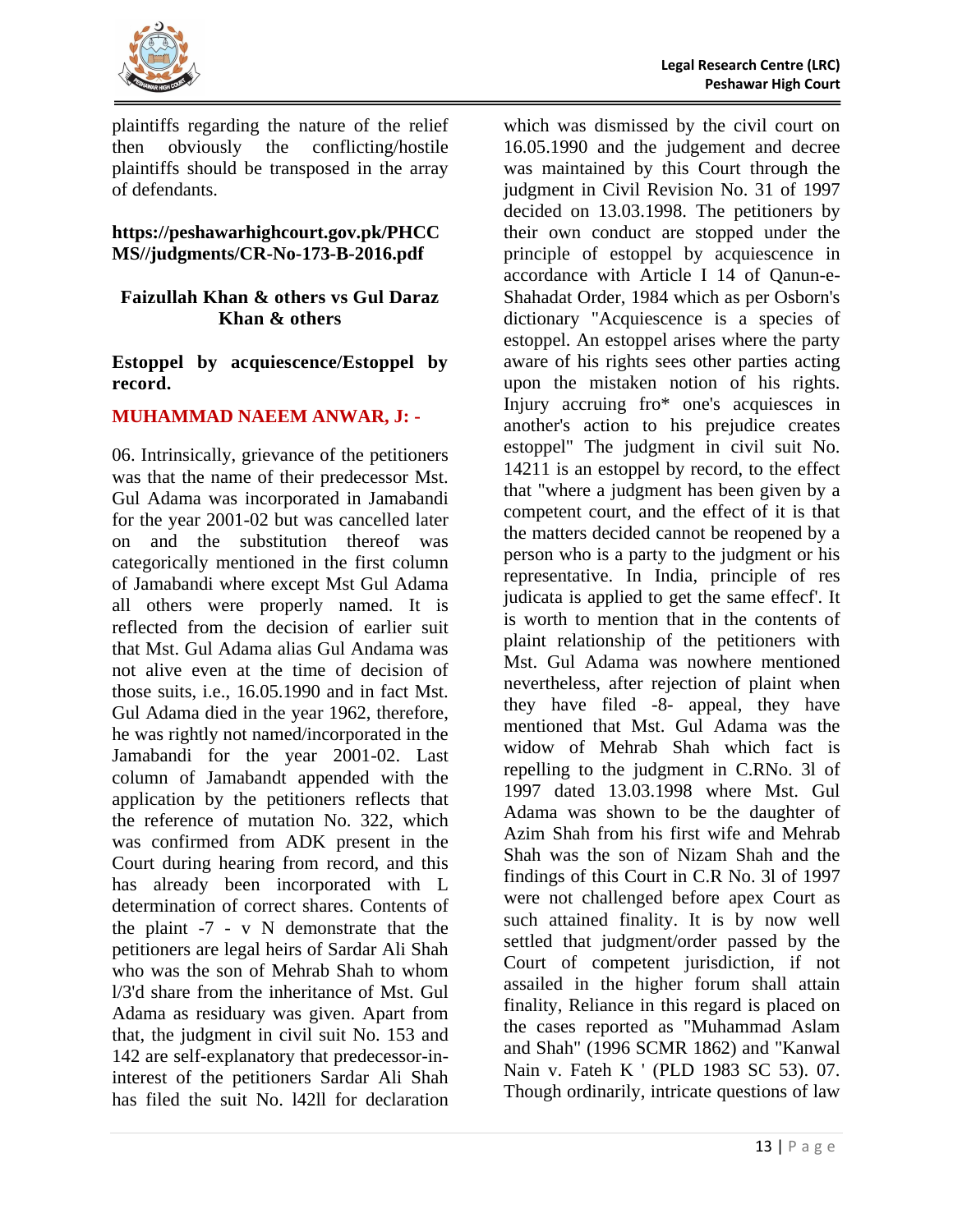

and facts cannot be resolved without recording of evidence but when a fact has already been established and resolved cannot be reagitated then of course on the basis of same cause of action which has earlier been alleged and decided by the Court to its logical conclusion, the institution of the fresh suit on the basis of same cause of action and trial of suit filed later on would be nothing but a futile exercise. The Supreme Court in Case titled "Raia Ali Shan versus Messrs. Essem hotel limited and others" 2007 SCMR 741) has held that in view of the Order VII, rule 11, C.P.C. it is the duty of the Court to reject the plaint  $\3 - 9$  if, on a perusal thereto, it appears that the suit is incompetent, the parties to the suit are at liberty to draw Courts' attention to the same by way of an application. The Court can, and, in most cases hear counsel on the point involved in the application meaning thereby that the Court is not only empowered but under obligation to reject the plaint, even without any application from apafi, if the same is hit by any of the clauses mentioned under rule 1l of Order VII, C.P.C. Accordingly, when only one legal issue was involved which could have been resolved at the very initial stage of the suit, if the court ceased of the suit had attended to the plaint that would save the precious time of the court, the parties and their hard earned money on one hand and could achieve Goals of National Judicial Policy easily on the other, if the Trial Court would attend to the said observations. It is by now well-settled that incompetent, illegal, vexatious and frivolous suits must be buried at their inception, as the birth of those suits would not only prolong the agony of the parties but the wastage of precious time of the Courts as well. Fruitless and useless litigation must not be encouraged.

### **[https://peshawarhighcourt.gov.pk/PHCC](https://peshawarhighcourt.gov.pk/PHCCMS/judgments/Cr.A-296-B-2019-judgment-17.11.2021.pdf) [MS//judgments/Cr.A-296-B-2019](https://peshawarhighcourt.gov.pk/PHCCMS/judgments/Cr.A-296-B-2019-judgment-17.11.2021.pdf) [judgment-17.11.2021.pdf](https://peshawarhighcourt.gov.pk/PHCCMS/judgments/Cr.A-296-B-2019-judgment-17.11.2021.pdf)**

<span id="page-17-0"></span>**Muhammad Gulfam and another Vs. The State and another**

<span id="page-17-1"></span>**The Court of appeal is under obligation to assess and re-assess the already assessed evidence, so that miscarriage of justice could be avoided.**

### **SAHIBZADA ASADULLAH, J.-**

"This Court is to strike a balance between the two and to assess as to which of the versions is nearer to the truth and which not. Though in the like matters, when the incident occurs, that too, in the house of a husband, the responsibility shifts to a husband to a greater extent where on one hand the prosecution is to prove its case, on the other, the husband is equally burdened to prove his innocence. We are to walk with a little bit different approach in the instant case as the complainant and her sons claimed to have seen the incident andin such eventuality, the primary duty rests upon the prosecution to establish on record that the incident occurred in the mode, manner and at the stated time. We are conscious of the fact that in the instant episode, the accused/appellant has been singularly charged for the death of the deceased, whereas rest of the two, either for abetment or facilitation. If on one hand in case of single accused substitution is held to be the rarest phenomenon then on the other the Court deciding the fate of the accused is under obligation to search for independent corroboration and be vigilant while assessing the inherent worth of the evidence produced. It is advisable that the learned trial Court in case of a single accused must not beswayed with the impulse that substitution is a rear phenomenon and that it must not take it for granted that in case of single accused, the prosecution is not under obligation to prove its case and that once an accused is charged, he is outrightly be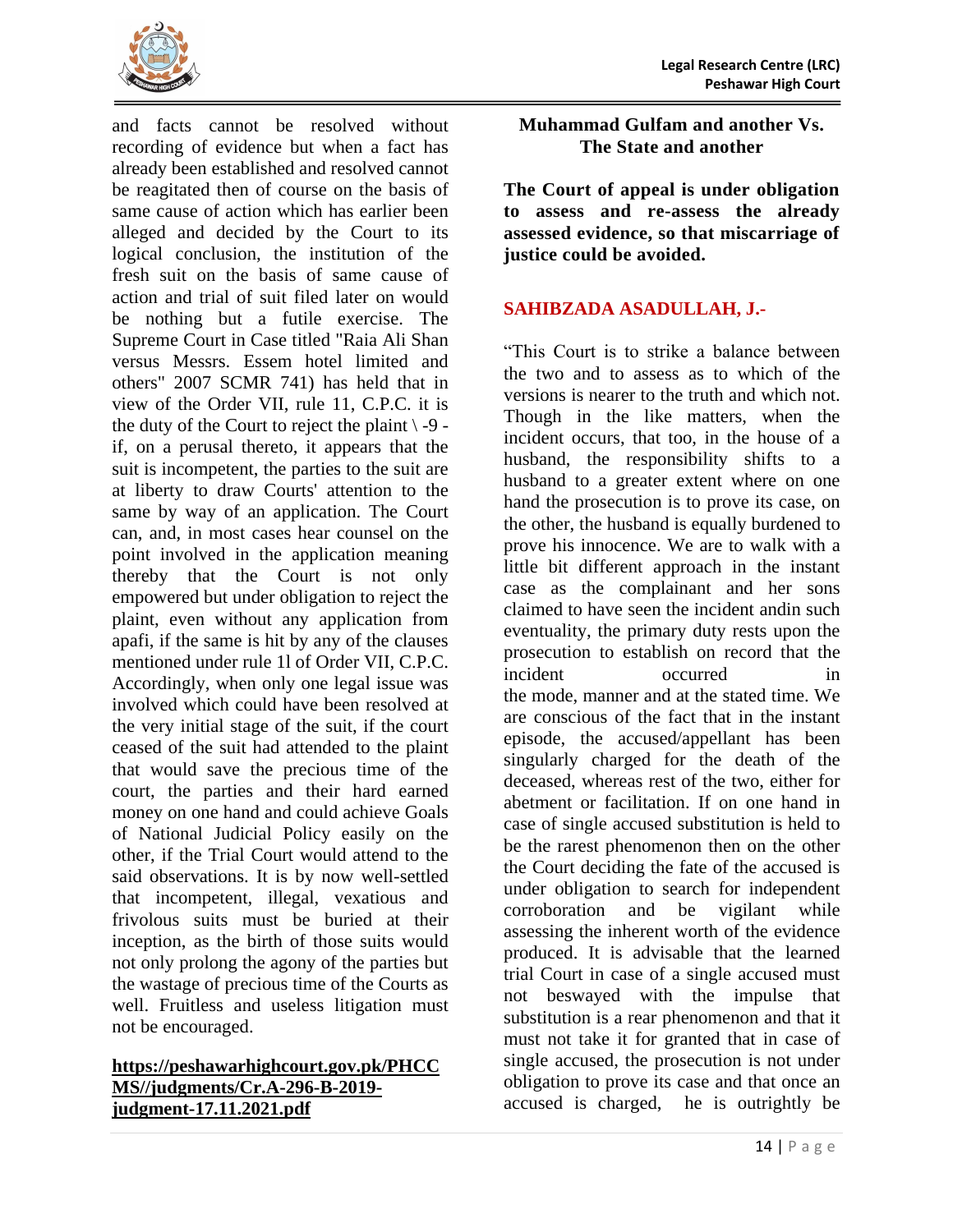

declared guilty, if the trial Court travels with the impulse then the criminal justice system will always and always be in periland in that eventuality one cannot think otherwise, but miscarriage of justice will always occasion which approach is neither permissible nor finds a room in the system, as Courts are the custodian of the rights of the parties and in all eventualities they will follow the guidelines provided and the principles evolved. In the like situation, it is incumbent upon both the trial as well as the appellate Court to appreciate the evidence collected and thereafter after assessing the collected material the lis is to be answered so that to avoid miscarriage of Justice."

"After evaluating the available record from all angles, this Court reaches to an inescapable conclusion that the incident did not occur in the mode, manner and at the stated time. This Court is to determine that despite the fact that the deceased lost her life in the house of her husband and that the incident was reported by mother of the appellant charging none, whether in that eventuality, the responsibility of the appellant increases and the burden would shift from the prosecution to the accused charged. Had the complainant charged the appellant for the murder of the deceased, even in absence of eyewitness account it would have been the responsibility of the appellant to discharge the burden being husband of the deceased, as it was he who was to convince otherwise, but when the complainant along with witnesses took the burden by posing themselves to be the eyewitnesses of the incident, then in that eventuality, the husband was to do less to establish his innocence and the witnesses to do more to prove him guilty. Though the learned counsel for the complainant placed reliance on a celebrated judgment of the apex Court **titled 'Nazir Ahmad Vs, The State' (2018 S C M R 787)** where the husband was burdened with the responsibility in the like situation, and that the conduct of the accused charged therein, was taken an additional factor, but there too, the liability was never shifted, as the prosecution was held responsible to discharge the burden. True, that in the cited judgment, the apex Court was pleased to put some of the responsibilities on the shoulders of the husband, but never ever the prosecution was absolved of the liabilities to prove its case, in the circumstances, we can quote with convenience case titled **Asad Khan Vs. The State (PLD 2017 Supreme Court 681).** where in the like situation, the prosecution was burdened with the liability to establish the guilt of the accused/appellant and to prove its case to the hilt, by holding that under all circumstances, it is the prosecution to prove its case and even if an accused takes a specific plea and fails to establish the same, he cannot be burdened with the liability to establish his innocence, rather the prosecution was held responsible under all circumstances to bring home charges against the accused charged."

**Cite as: 595 U. S. \_\_\_\_ (2022)**

### **SUPREME COURT OF THE UNITED STATES**

### <span id="page-18-0"></span>**David Bryon Babcock Vs Kilolo Kijakazi, Acting Commissioner of Social Security**

ON WRIT OF CERTIORARI TO THE UNITED STATES COURT OF APPEALS FOR THE SIXTH CIRCUIT

<span id="page-18-1"></span>**Civil-service pension payments based on employment as a dual status military technician are not payments based on "service as a member of a uniformed service"** 

**JUSTICE BARRETT delivered the opinion of the Court.**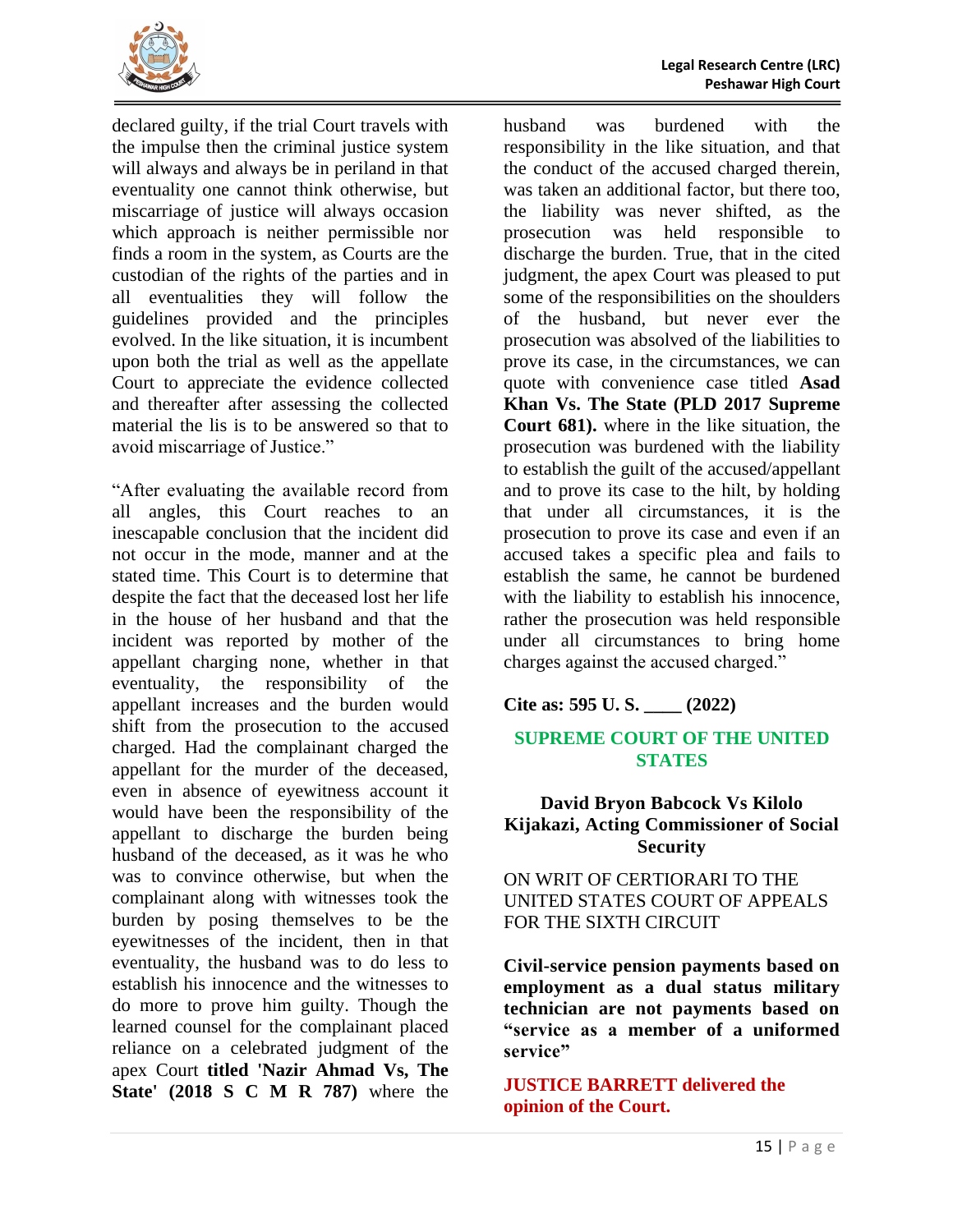

The Social Security Act generally reduces the benefits of retirees who receive payments from separate pensions based on employment not subject to Social Security taxes. The reduction is not triggered, though, by payments "based wholly on service as a member of a uniformed service." We must decide whether this exception applies to civil-service pension payments based on employment as a "dual-status military technician"—a federal civilian employee

who provides technical or administrative assistance to the National Guard. We hold that it does not. Babcock argues that the agency and courts below erred in reducing his Social Security benefits based on his pension for technician employment. The dispute is narrow: All agree that Babcock's separate military pension for his National Guard service does not trigger the windfall elimination provision. And all agree that Civil Service Retirement System pensions generally do trigger that provision. The only question is whether Babcock's civil-service pension for technician work avoids triggering the provision's reduction in benefits because it falls within the exception for "a payment based wholly on service as a member of a uniformed service." 42 U. S. C.  $§415(a)(7)(A)(III)$ . The answer depends on whether Babcock's technician work was service "as" a member of the National Guard. See §410(m) (defining "member of a uniformed service" to include a member of a "reserve component" as defined in 38 U. S. C. §101(27), which includes the Army National Guard of the United States). It was not. In context, "as" is most naturally read to mean "[i]n the role, capacity, or function of." American Heritage Dictionary 106 (3d ed. 1992); see also 1 Oxford English

Dictionary 674 (2d ed. 1989) ("[i]n the character, capacity, or rôle of"). And the role, capacity, or function in which a technician serves is that of a civilian, not a

member of the National Guard. The statute defining the technician job makes that point broadly and repeatedly: "For purposes of this section and any other provision of law," a technician "is" a "civilian employee," "assigned to a civilian position" and "authorized and accounted for as" a "civilian." 10 U. S. C.  $\frac{\$10216(a)(1)}{a}$  $(a)(1)(C)$ ,  $(a)(2)$ . This statute's plain meaning "becomes even more apparent when viewed in" the broader statutory context. FCC v. AT&T Inc., 562 U. S. 397, 407 (2011). While working in a civilian capacity, technicians are not subject to the Uniform Code of Military Justice. See 10 U. S. C. §§802(a)(3)(A)(ii), 12403, 12405. They possess characteristically civilian rights to seek redress for employment discrimination and to earn workers' compensation, disability benefits, and compensatory time off for overtime work. See 32 U. S. C. §709(f )(5); 42 U. S. C. §2000e–16; 5 U. S. C. §§8101 et seq., 8337(h), 8451; 32 U. S. C. §709(h). And, as particularly significant in the context of retirement benefits, technicians hired before 1984 are members of the "civil service" entitled to pensions under Title 5 of the U. S. Code, which governs the pay and benefits of civil servants. See 5 U. S. C. §2101. These provisions demonstrate that Congress consistently distinguished technician employment from National Guard

We are unpersuaded. To begin with, the only reason Babcock advances for choosing his functional interpretation of "as" is that Congress used the word "capacity" (or the arguably analogous "status") in other provisions and did not do so in the uniformed-services exception. See, e.g., 32 U. S. C. §101(19) ("status as a member"); 10 U. S. C. §723(a) ("employ[ment] in" a "capacity"). But these scattered provisions do not create the kind of "stark contrast" that might counsel adoption of a meaning other than the most natural one. Cf. Astrue v.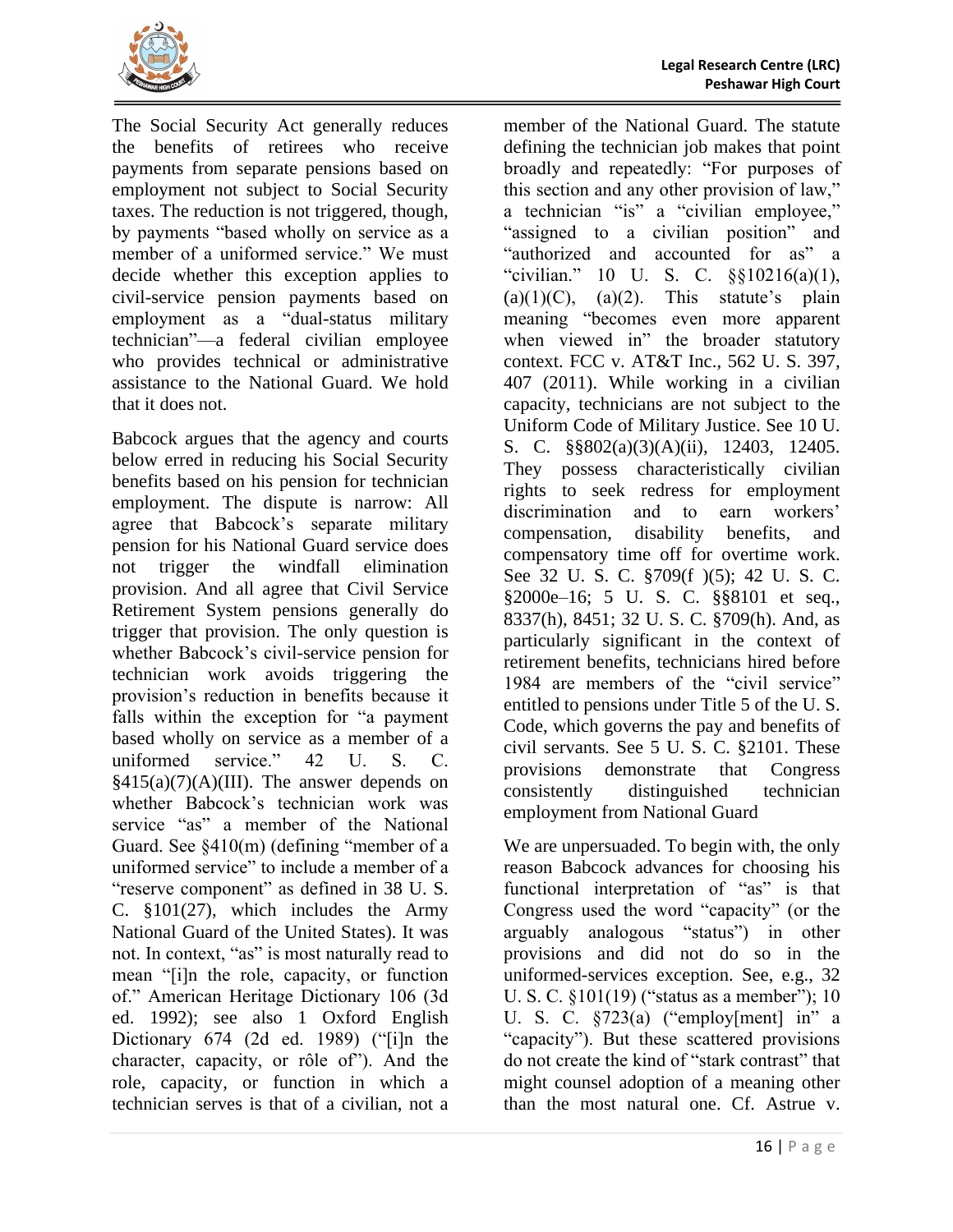

Ratliff, 560 U. S. 586, 595 (2010). At most, they illustrate that Congress has employed several variations on the same theme to distinguish between service in different capacities. More importantly, though, Babcock's functional test is inconsistent with the choices that Congress made in the statutory scheme. Determining whether Babcock's technician employment was service "as" a member of the National Guard does not turn on factors like whether he wore his uniform to work. It turns on how Congress classified the job—and as already discussed, Congress classified dual-status technicians as "civilian." Babcock dismisses that distinction as one drawn for purposes of "administrative bookkeeping," but bookkeeping matters when it comes to pay and benefits. \* \* \* Babcock's civil-service pension payments fall outside the Social Security Act's uniformed-services exception because they are based on service in his civilian capacity. We therefore affirm the judgment of the Court of Appeals. It is so ordered.

### **SUPREME COURT OF INDIA**

#### <span id="page-20-0"></span>**https://indiankanoon.org/doc/184463694/**

### **Ravinder Kumar Dhariwal vs The Union of India**

**Bench: Hon'ble Dr. Chandrachud, A.S. Bopanna**

<span id="page-20-1"></span>**No employee working in a Government establishment, who acquires a disability during the course of service shall be (i) terminated from employment; (ii) reduced in rank; or (iii) denied promotion.**

#### **JUDGEMENT:**

90. The question that comes up before this Court is whether it is sufficient for the

appellant to show that his mental health disorder was one of the factors that led to the initiation of disciplinary proceedings against him for misconduct or is he required to prove that his disability was the sole cause of disciplinary proceedings being instituted against him. Section 3 of the RPWD Act provides a PART C general guarantee against non-discrimination and equality to persons with a disability. Section 20 specifically provides that no government establishment shall discriminate against any person who has acquired a disability in any matter relating to employment. Discrimination has been given an expansive definition under Section 2(h) of the RPwD Act, which states thus:

"(h) "discrimination" in relation to disability, means any distinction, exclusion, restriction on the basis of disability which is the purpose or effect of impairing or nullifying the recognition, enjoyment or exercise on an equal basis with others of all human rights and fundamental freedoms in the political, economic, social, cultural, civil or any other field and includes all forms of discrimination and denial of reasonable accommodation"

91. [Section 2\(h\)](https://indiankanoon.org/doc/183878/) prohibits discrimination on the basis of disability. It is pertinent to note that the provision does not use the phrase 'only' on the basis of disability. This Court in its decisions has observed that while a causal connection may need to be established between the ground for discrimination and the discriminatory act, it is not required to be shown that the discrimination occurred solely on the basis of the forbidden ground. As long as it can be shown that the forbidden ground played a role in the discriminatory action, the action will violate the guarantee against nondiscrimination.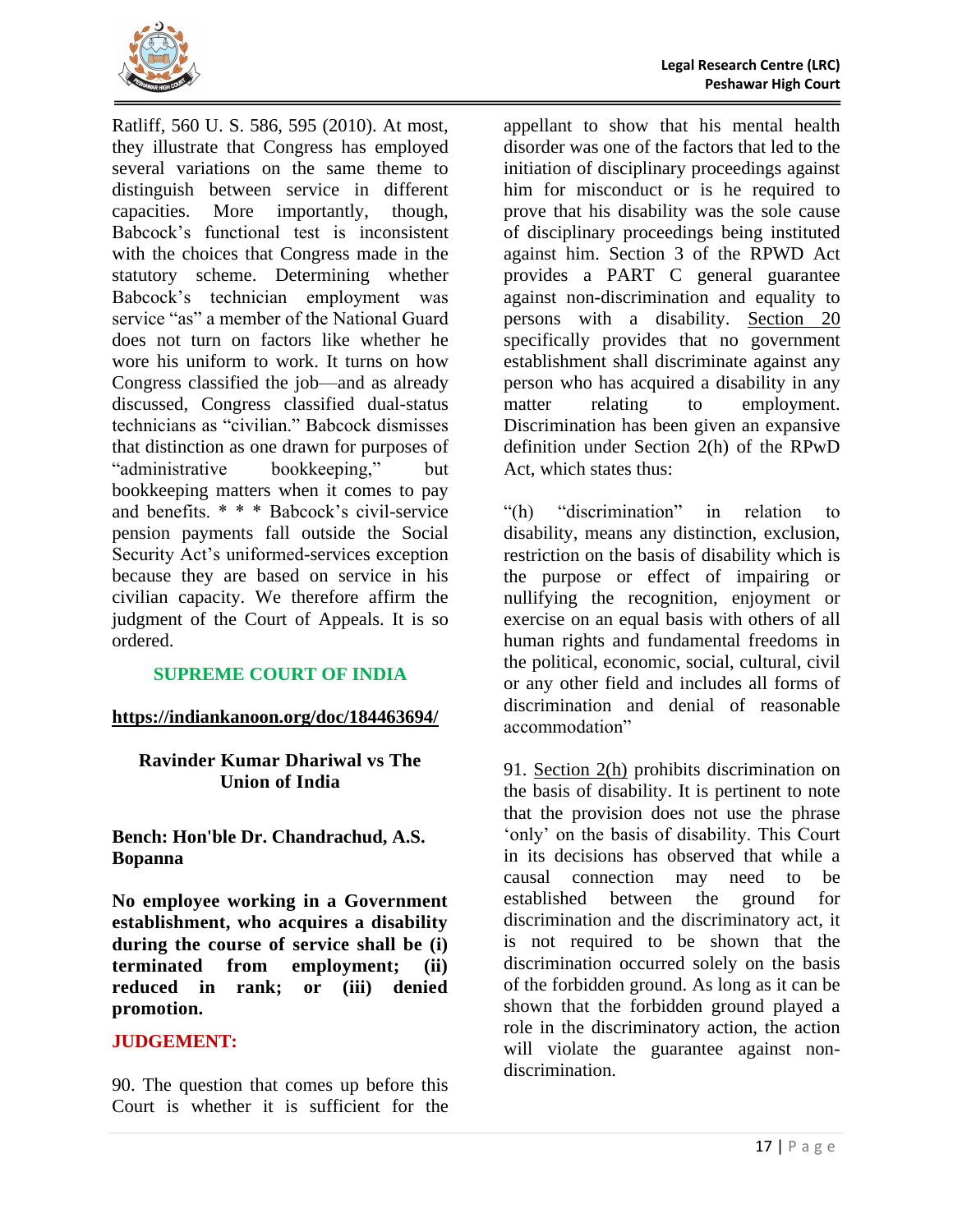

104. Sub-Section (3) of Section 3 of the RPwD Act itself contemplates undertaking a proportionality analysis for a rights-limiting measure. Section 3 of the RPwD Act provides thus:

> "**3. Equality and nondiscrimination**. — (1) The appropriate Government shall ensure that the persons with disabilities enjoy the right to equality, life with dignity and respect for his or her integrity equally with others.

> (2) The appropriate Government shall take steps to utilise the capacity of persons with disabilities by providing appropriate environment.

(2008) 3 SCC 1.

Puttaswamy v Union of India (2017) 10 SCC 1; Puttaswamy (II) v Union of India (2019) 1 SCC 1; AnuradhaBhasin v Union of India (2020) 3 SCC 637; and [Internet and](https://indiankanoon.org/doc/12397485/)  [Mobile Association of India v. Reserve](https://indiankanoon.org/doc/12397485/)  [Bank of India](https://indiankanoon.org/doc/12397485/) (2020) 10 SCC 274; [Akshay](https://indiankanoon.org/doc/139245892/)  [N Patel v. Reserve Bank of India Civil No.](https://indiankanoon.org/doc/139245892/) 6522 of 2021.

(3) No person with disability shall be discriminated on the ground of disability, unless it is shown that the impugned act or omission is a proportionate means of achieving a legitimate aim.

(4) No person shall be deprived of his or her personal liberty only on the ground of disability.

(5) The appropriate Government shall take necessary steps to ensure reasonable accommodation for persons with disabilities." (emphasis supplied)

(a) A person with a disability is entitled to protection under the RPwD Act as long as

the disability was one of the factors for the discriminatory act; and

(b) The mental disability of a person need not be the sole cause of the misconduct that led to the initiation of the disciplinary proceeding. Any residual control that persons with mental disabilities have over their conduct merely diminishes the extent to which the disability contributed to the conduct. The mental disability impairs the ability of persons to comply with workplace standards in comparison to their able-bodied counterparts. Such persons suffer a disproportionate disadvantage due to the impairment and are more likely to be subjected to disciplinary proceedings. Thus, the initiation of disciplinary proceedings against persons with mental disabilities is a facet of indirect discrimination.

107. The disciplinary proceedings against the appellant relating to the first enquiry are set aside. The appellant is also entitled to the protection of Section 20(4) of the RPwD Act in the event he is found unsuitable for his current employment duty. While reassigning the appellant to an alternate post, should it become necessary, his pay, emoluments and conditions of service must be protected. The authorities will be at liberty to ensure that the assignment to an alternate post does not involve the use of or control over fire-arms or equipment which may pose a danger to the appellant or others in or around the work-place.

108. The Civil Appeal is accordingly allowed in the above terms.

109. Pending application(s), if any, stand disposed of.

# **[https://www.bailii.org/ew/cases/EWHC/Fa](https://www.bailii.org/ew/cases/EWHC/Fam/2021/3527.html) [m/2021/3527.html](https://www.bailii.org/ew/cases/EWHC/Fam/2021/3527.html)**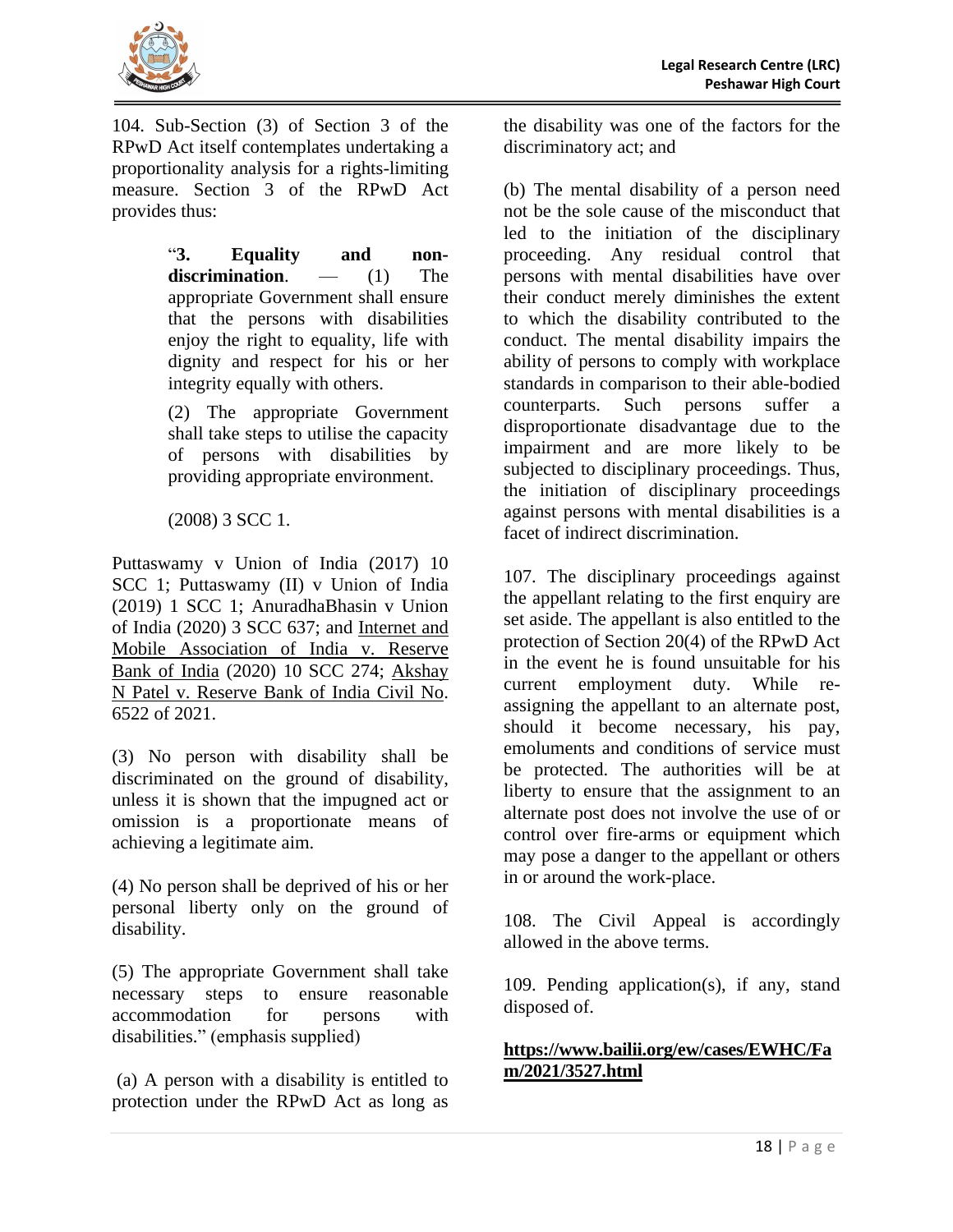

#### <span id="page-22-0"></span>**HIGH COURT OF JUSTICE FAMILY DIVISION (Wales)**

### **2021 EWHC 3527 (Fam)**

#### <span id="page-22-1"></span>**A LOCAL AUTHORITY Vs (1) A MOTHER (2) A FATHER (3) F (A child) (4) A GUARDIAN**

#### **MR L. SAMUELS QC (sitting as a Deputy High Court Judge)**

- 38. Where a local authority has care of a child, they cannot deprive that child of her liberty without the agreement of a judge. Case law has established that a child is deprived of her liberty when she is subject to continuous control or supervision and is not free to leave.
- 39. I do not think this situation is comparable to that in the Hertfordshire CC case. In that case the young person was living in semiindependent accommodation and was able to leave the property which was not locked. He could leave to be with his mother whenever he wished and could spend as long as he wanted to with her. He had unlimited access to his mobile phone and neither he nor his room were ever searched. I see no reference in that case to any history of physical restraint.
- 40. I do consider that the restrictions imposed upon Fiona amount to a deprivation of her liberty. She is not free to leave the perimeter of the property and her access to the outside areas has to be earned and can be withdrawn at any time. She is not free to be outside the placement unsupervised by an adult. The proposed restrictions would enable staff to enter the bathroom when she

is in there to make sure she is safe. It would enable them to be able to search her and remove her possessions if they were concerned about her safety. I appreciate these may not happen very often at the moment, but they are a necessary safeguard. Fiona is monitored every 15 minutes and there is CCTV in the communal areas. I do consider that these proposed measures, when viewed as a whole, would amount to a deprivation of her liberty. When I compare Fiona's situation to that of another child of her age, she is under a great deal more control and supervision than that other child would be. At 14 the doors to that child's home would not be locked to prevent her leaving. She would be able to be outside the property unsupervised to go to school and to see her friends or go to the shops. She would be able to lock the bathroom door and to have privacy when she needs it. She would not be subject to monitoring every 15 minutes.

41. I have considered the argument that Fiona's situation is no different from the other residents at A Children's Home. The difficulty with that is that I do not have much information about their individual circumstances. There can be a number of reasons why the distinction has been made. On close analysis their situation may not amount to a deprivation of liberty. Alternatively, it may do so but for some reason no order may yet have been sought. To my mind what is important is to concentrate on Fiona's situation and not worry too much about the other residents at A Children's Home.